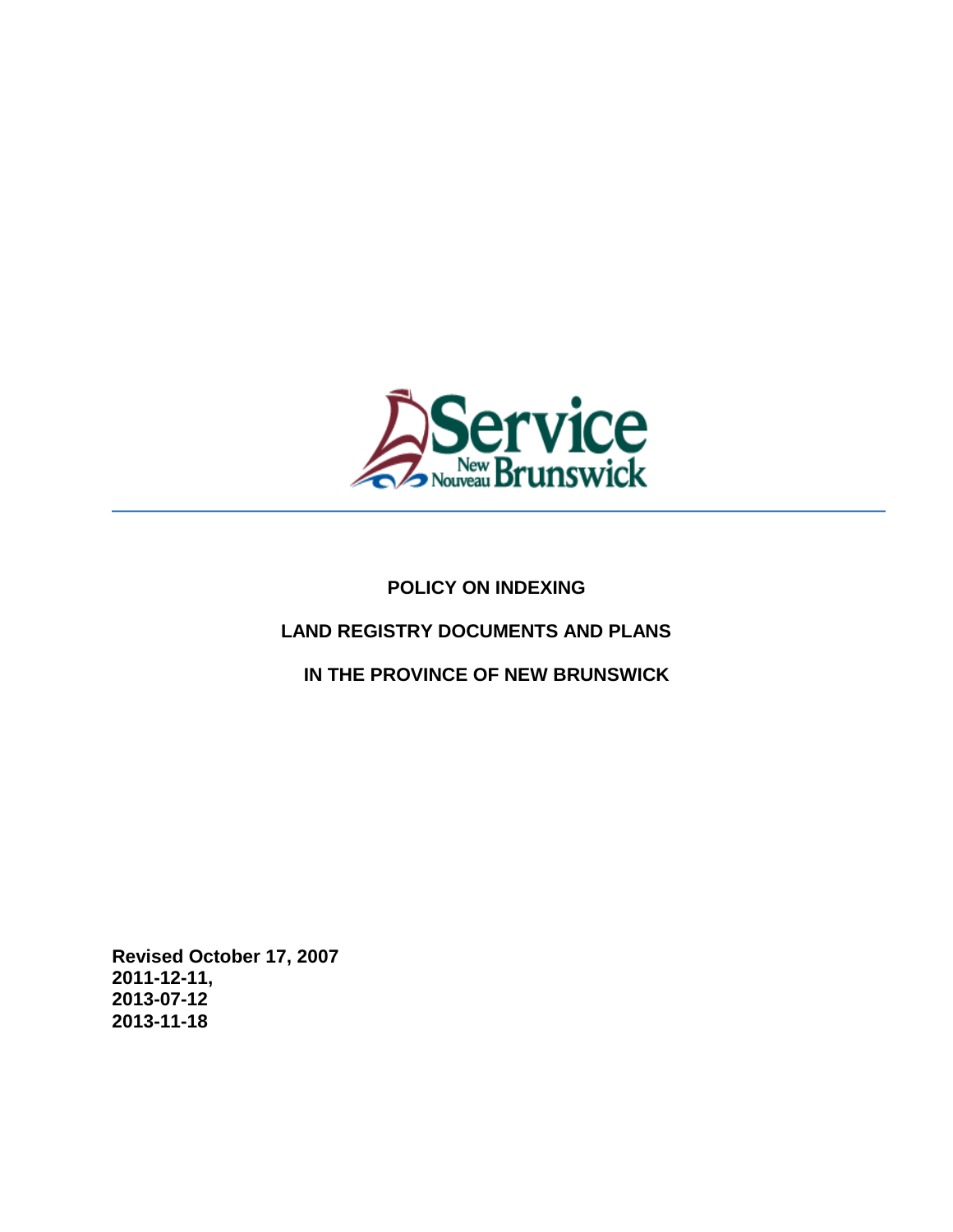| 2.<br>2.1<br>2.2<br>2.3<br>2.4<br>2.5<br>2.6<br>2.7<br>2.8<br>2.9<br>2.10<br>2.11<br>2.12<br>2.13<br>2.14<br>2.14.1<br>2.15<br>2.16<br>2.16.2<br>2.17<br>2.18<br>3.<br>3.1<br>3.2<br>3.3<br>3.4<br>3.5<br>3.6<br>3.7<br>3.8<br>4.<br>4.1<br>4.2<br>4.3<br>4.4<br>4.5<br>4.6<br>4.7<br>4.8 | 1. |     |  |
|-------------------------------------------------------------------------------------------------------------------------------------------------------------------------------------------------------------------------------------------------------------------------------------------|----|-----|--|
|                                                                                                                                                                                                                                                                                           |    |     |  |
|                                                                                                                                                                                                                                                                                           |    |     |  |
|                                                                                                                                                                                                                                                                                           |    |     |  |
|                                                                                                                                                                                                                                                                                           |    |     |  |
|                                                                                                                                                                                                                                                                                           |    |     |  |
|                                                                                                                                                                                                                                                                                           |    |     |  |
|                                                                                                                                                                                                                                                                                           |    |     |  |
|                                                                                                                                                                                                                                                                                           |    |     |  |
|                                                                                                                                                                                                                                                                                           |    |     |  |
|                                                                                                                                                                                                                                                                                           |    |     |  |
|                                                                                                                                                                                                                                                                                           |    |     |  |
|                                                                                                                                                                                                                                                                                           |    |     |  |
|                                                                                                                                                                                                                                                                                           |    |     |  |
|                                                                                                                                                                                                                                                                                           |    |     |  |
|                                                                                                                                                                                                                                                                                           |    |     |  |
|                                                                                                                                                                                                                                                                                           |    |     |  |
|                                                                                                                                                                                                                                                                                           |    |     |  |
|                                                                                                                                                                                                                                                                                           |    |     |  |
|                                                                                                                                                                                                                                                                                           |    |     |  |
|                                                                                                                                                                                                                                                                                           |    |     |  |
|                                                                                                                                                                                                                                                                                           |    |     |  |
|                                                                                                                                                                                                                                                                                           |    |     |  |
|                                                                                                                                                                                                                                                                                           |    |     |  |
|                                                                                                                                                                                                                                                                                           |    |     |  |
|                                                                                                                                                                                                                                                                                           |    |     |  |
|                                                                                                                                                                                                                                                                                           |    |     |  |
|                                                                                                                                                                                                                                                                                           |    |     |  |
|                                                                                                                                                                                                                                                                                           |    |     |  |
|                                                                                                                                                                                                                                                                                           |    |     |  |
|                                                                                                                                                                                                                                                                                           |    |     |  |
|                                                                                                                                                                                                                                                                                           |    |     |  |
|                                                                                                                                                                                                                                                                                           |    |     |  |
|                                                                                                                                                                                                                                                                                           |    |     |  |
|                                                                                                                                                                                                                                                                                           |    |     |  |
|                                                                                                                                                                                                                                                                                           |    |     |  |
|                                                                                                                                                                                                                                                                                           |    |     |  |
|                                                                                                                                                                                                                                                                                           |    |     |  |
|                                                                                                                                                                                                                                                                                           |    |     |  |
|                                                                                                                                                                                                                                                                                           |    |     |  |
|                                                                                                                                                                                                                                                                                           |    |     |  |
|                                                                                                                                                                                                                                                                                           |    |     |  |
|                                                                                                                                                                                                                                                                                           |    |     |  |
|                                                                                                                                                                                                                                                                                           |    | 4.9 |  |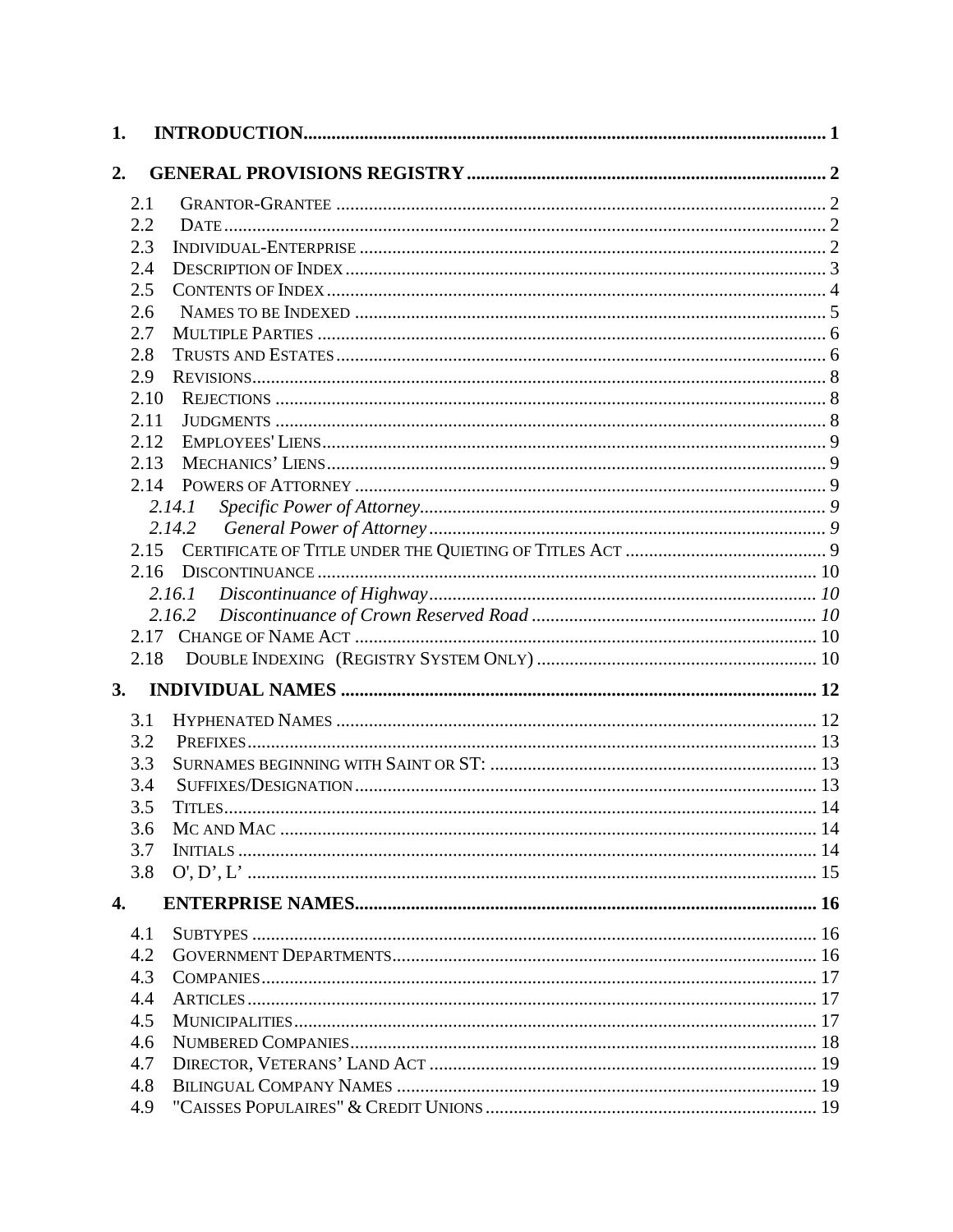| 4.11<br>4.12<br>5<br>5.1<br>5.2<br>Form 32.1 (Withdrawal of Affidavit to Prevent Registration) (6520)  25<br>Form 48 (Application of Survivor) & Form 48.1 (Application of Survivors) 26<br>Consent to Rectification of Title Register and Notation of Title Register Rectification (Form<br>Notice of Intention to Rectify Title Register and Notation of Title Register 27<br>6.<br>6.1<br>6.2<br>6.3<br>6.4<br>7.<br>7.1 | 4.10  |  |
|-----------------------------------------------------------------------------------------------------------------------------------------------------------------------------------------------------------------------------------------------------------------------------------------------------------------------------------------------------------------------------------------------------------------------------|-------|--|
|                                                                                                                                                                                                                                                                                                                                                                                                                             |       |  |
|                                                                                                                                                                                                                                                                                                                                                                                                                             |       |  |
|                                                                                                                                                                                                                                                                                                                                                                                                                             |       |  |
|                                                                                                                                                                                                                                                                                                                                                                                                                             |       |  |
|                                                                                                                                                                                                                                                                                                                                                                                                                             |       |  |
|                                                                                                                                                                                                                                                                                                                                                                                                                             |       |  |
|                                                                                                                                                                                                                                                                                                                                                                                                                             |       |  |
|                                                                                                                                                                                                                                                                                                                                                                                                                             |       |  |
|                                                                                                                                                                                                                                                                                                                                                                                                                             |       |  |
|                                                                                                                                                                                                                                                                                                                                                                                                                             |       |  |
|                                                                                                                                                                                                                                                                                                                                                                                                                             |       |  |
|                                                                                                                                                                                                                                                                                                                                                                                                                             |       |  |
|                                                                                                                                                                                                                                                                                                                                                                                                                             |       |  |
|                                                                                                                                                                                                                                                                                                                                                                                                                             |       |  |
|                                                                                                                                                                                                                                                                                                                                                                                                                             |       |  |
|                                                                                                                                                                                                                                                                                                                                                                                                                             |       |  |
|                                                                                                                                                                                                                                                                                                                                                                                                                             |       |  |
|                                                                                                                                                                                                                                                                                                                                                                                                                             |       |  |
|                                                                                                                                                                                                                                                                                                                                                                                                                             |       |  |
|                                                                                                                                                                                                                                                                                                                                                                                                                             |       |  |
|                                                                                                                                                                                                                                                                                                                                                                                                                             |       |  |
|                                                                                                                                                                                                                                                                                                                                                                                                                             |       |  |
|                                                                                                                                                                                                                                                                                                                                                                                                                             |       |  |
|                                                                                                                                                                                                                                                                                                                                                                                                                             |       |  |
|                                                                                                                                                                                                                                                                                                                                                                                                                             |       |  |
|                                                                                                                                                                                                                                                                                                                                                                                                                             |       |  |
|                                                                                                                                                                                                                                                                                                                                                                                                                             |       |  |
|                                                                                                                                                                                                                                                                                                                                                                                                                             |       |  |
|                                                                                                                                                                                                                                                                                                                                                                                                                             |       |  |
|                                                                                                                                                                                                                                                                                                                                                                                                                             |       |  |
|                                                                                                                                                                                                                                                                                                                                                                                                                             |       |  |
|                                                                                                                                                                                                                                                                                                                                                                                                                             |       |  |
|                                                                                                                                                                                                                                                                                                                                                                                                                             |       |  |
|                                                                                                                                                                                                                                                                                                                                                                                                                             |       |  |
|                                                                                                                                                                                                                                                                                                                                                                                                                             |       |  |
|                                                                                                                                                                                                                                                                                                                                                                                                                             |       |  |
|                                                                                                                                                                                                                                                                                                                                                                                                                             |       |  |
|                                                                                                                                                                                                                                                                                                                                                                                                                             |       |  |
|                                                                                                                                                                                                                                                                                                                                                                                                                             |       |  |
|                                                                                                                                                                                                                                                                                                                                                                                                                             |       |  |
|                                                                                                                                                                                                                                                                                                                                                                                                                             |       |  |
|                                                                                                                                                                                                                                                                                                                                                                                                                             | 7.1.1 |  |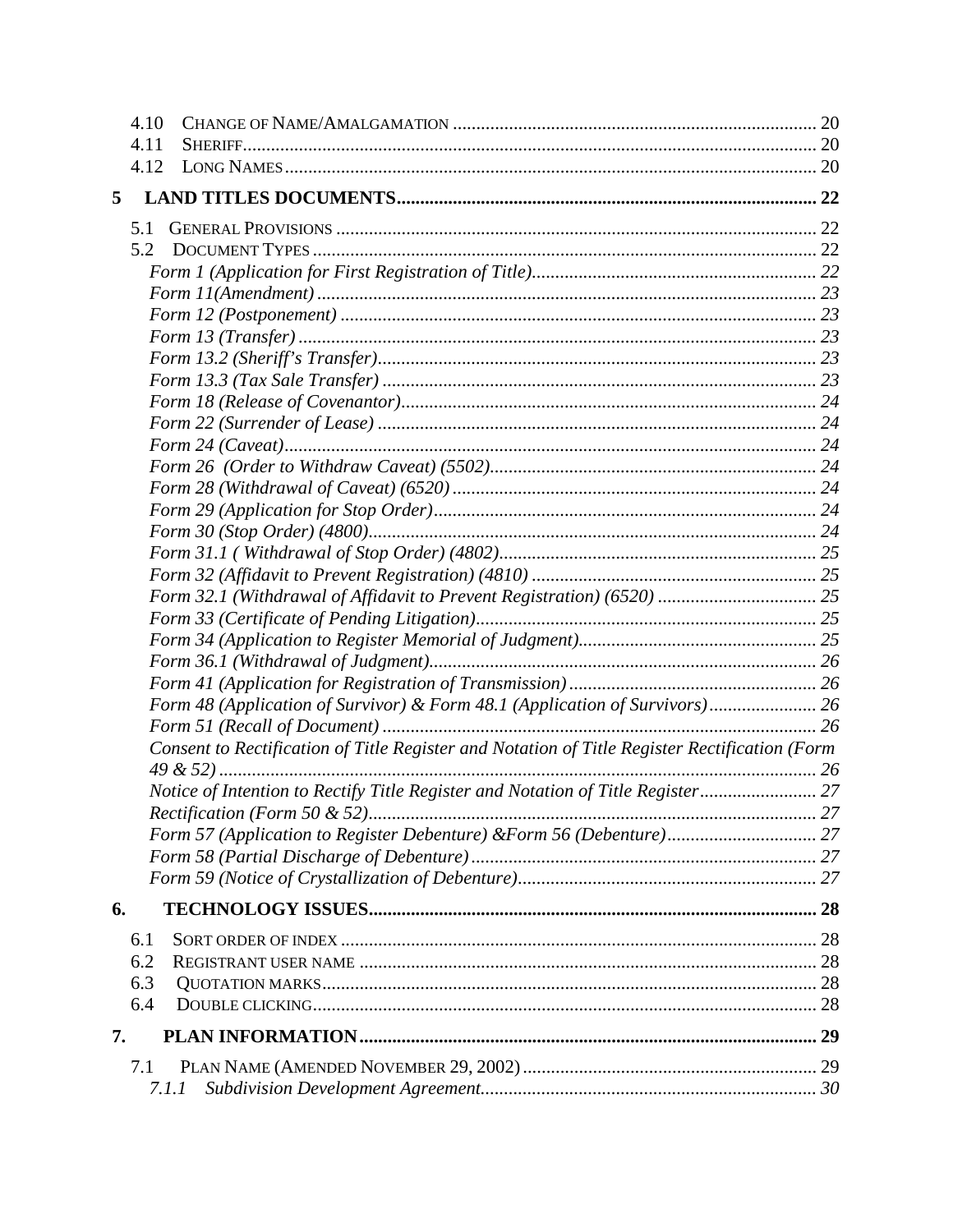| 7.3            |  |
|----------------|--|
| 74             |  |
| 7.5            |  |
| 8.             |  |
|                |  |
|                |  |
| 9 <sub>1</sub> |  |
| 9.1            |  |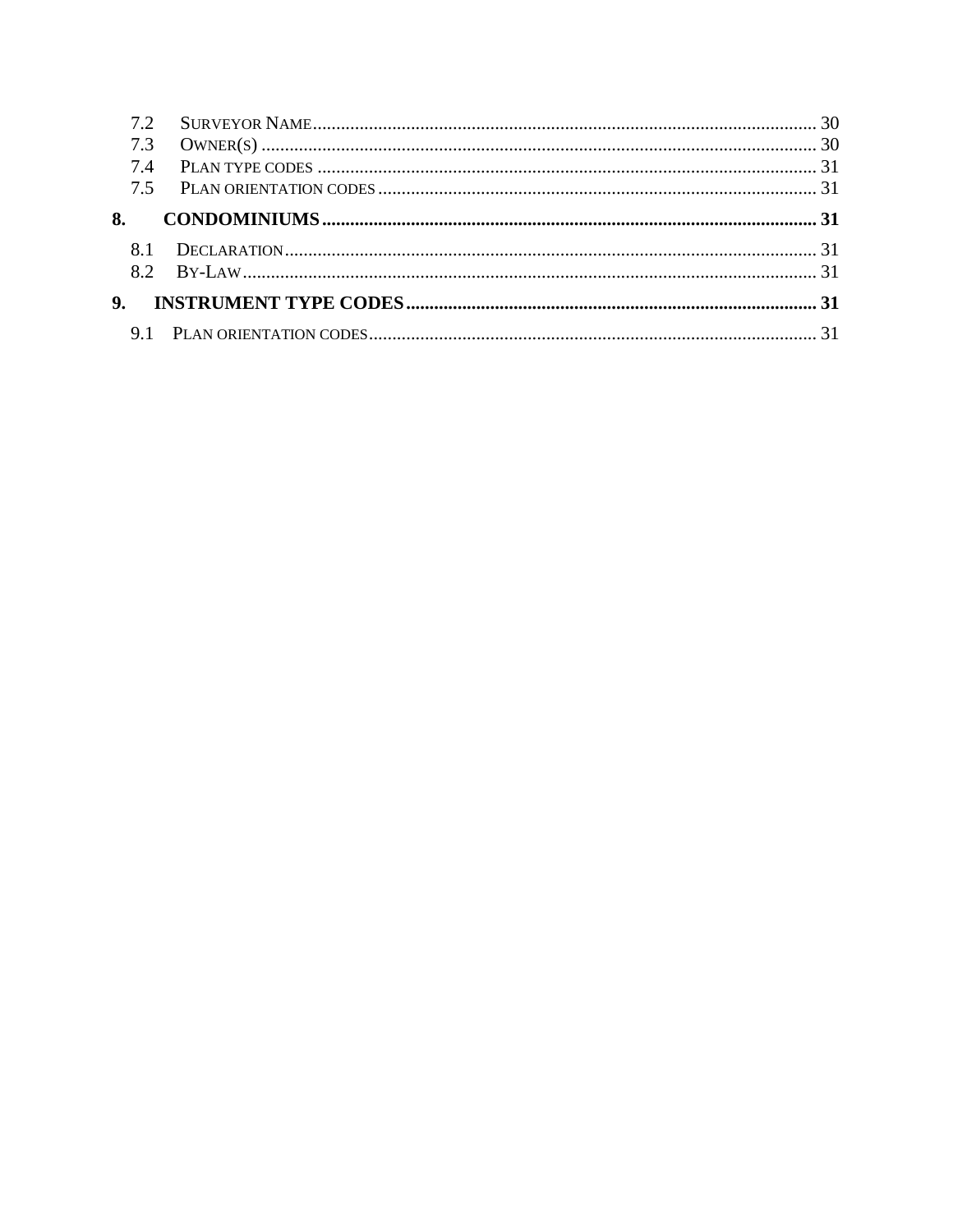## <span id="page-4-0"></span>**1. INTRODUCTION**

This policy sets out the rules by which registered documents or filed plans are indexed. It establishes the general method of indexing, and provides specific rules for particular types of documents or plans. It should be posted in each Registry Office in an accessible place for the public to reference.

The data fields described in this policy are the data fields used in PLANET to enter the Registry and Land Titles information.

|                                                             | <b>Index Documents</b>                 |                                                     |
|-------------------------------------------------------------|----------------------------------------|-----------------------------------------------------|
| <b>Document Information</b>                                 |                                        |                                                     |
| <b>Document Number</b>                                      | <b>Document Type Code</b>              | LOV-E<br><b>Registration Date/Time</b>              |
| Registration System Land Titles<br>⊻                        | <b>Registrant User Number</b>          | LOV-E<br>County                                     |
| $\blacktriangledown$<br><b>Language of Document English</b> | <b>Registrant User Name</b>            |                                                     |
| <b>Parcel Location</b>                                      |                                        | <b>PDBA Number</b>                                  |
| <b>Grantors</b>                                             |                                        |                                                     |
| Individuals                                                 |                                        |                                                     |
| <b>Last Name</b>                                            | <b>First Name</b>                      | Qualifier<br><b>Middle Name</b><br>$\blacktriangle$ |
|                                                             |                                        |                                                     |
|                                                             |                                        |                                                     |
| <b>Enterprises</b><br>ID.                                   | <b>Enterprise Name</b>                 | Sub Type<br>Qualifier                               |
|                                                             |                                        | 그                                                   |
|                                                             |                                        | $\overline{\phantom{a}}$                            |
| LOV-E                                                       |                                        |                                                     |
| <b>Grantees</b>                                             |                                        |                                                     |
| <b>Individuals</b><br><b>Last Name</b>                      | <b>First Name</b>                      | <b>Middle Name</b><br>Qualifier                     |
|                                                             |                                        |                                                     |
|                                                             |                                        |                                                     |
| <b>Enterprises</b>                                          |                                        |                                                     |
| ID                                                          | <b>Enterprise Name</b>                 | Sub Type<br>Qualifier                               |
|                                                             |                                        | ⊡                                                   |
|                                                             |                                        | $\overline{\phantom{a}}$                            |
| LOV-E                                                       |                                        |                                                     |
|                                                             | PIDs Associated with Document: 0       |                                                     |
|                                                             |                                        |                                                     |
|                                                             | Document PID Data<br><b>Delete</b>     |                                                     |
|                                                             | <b>Problem Report</b><br><b>Submit</b> | Cancel                                              |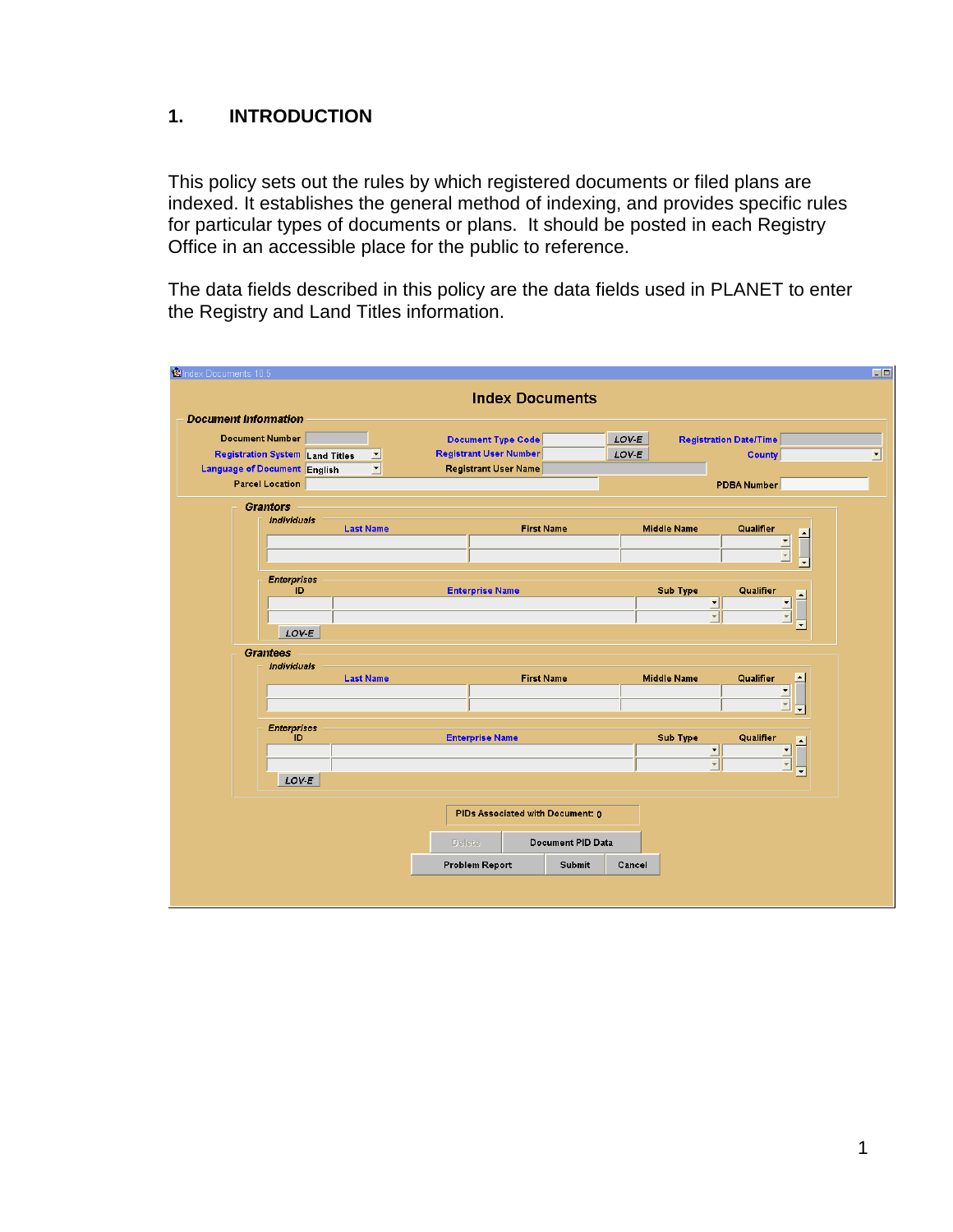# <span id="page-5-0"></span>**2. GENERAL PROVISIONS REGISTRY**

## <span id="page-5-1"></span>**2.1 Grantor-Grantee**

There shall be available an index to the documents registered during the year and for prior years as specified in the electronic search, dividing it into two parts, Grantor and Grantee.

The Grantor and Grantee are defined as:

Grantor - this index identifies parties who are givers of interests in property, for example, "Grantors" in a deed.

Grantee - this index identifies parties who are receivers of interests in property, for example, "Grantees" in a deed.

There shall be on-line access to a Provincial Registration index. The on-line access will allow access to the index by Grantor or Grantee names.

"Third Parties" are to be indexed, and they may appear as either Grantor or Grantee, depending on whether they are giving or receiving an interest in the property.

In the Grantor index, grantees shall appear in chronological order by document number for each Grantor, and vice versa.

Parties are indexed in the language that appears on the document.

## <span id="page-5-2"></span>**2.2 Date**

Any place the date is required in PLANET, the format for the date field is:

## **YYYY-MM-DD**

You must use the dashes, and a zero to fill in a space.

Example: June 9, 1965 will be indexed: 1965-06-09

#### <span id="page-5-3"></span>**2.3 Individual-Enterprise**

Each Grantor and Grantee index shall be further divided into two sections:

Individual - including only "natural" persons, sorted firstly by last name, secondly by first name, and thirdly by middle name (except for special cases provided for in Section 3)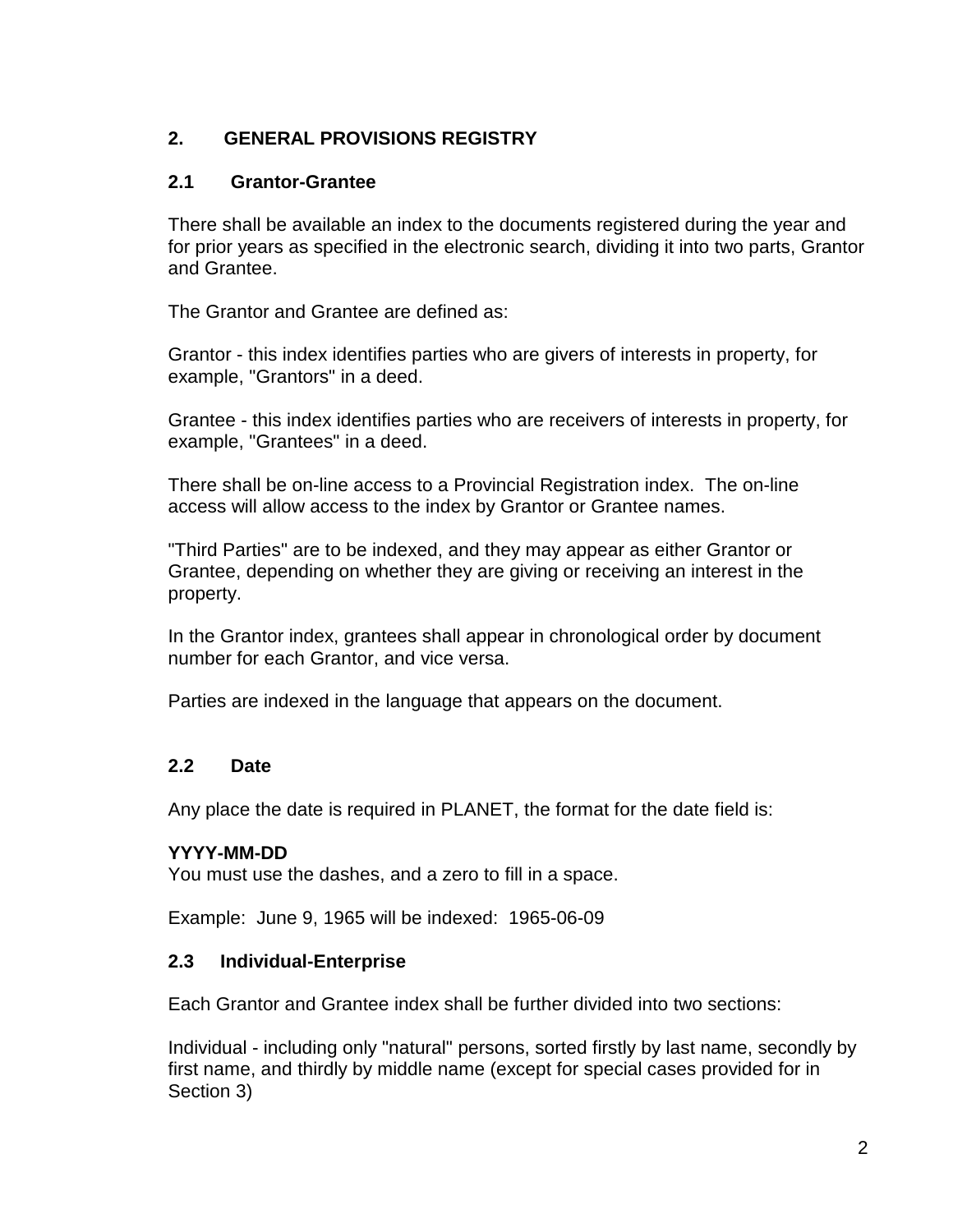The fields are defined as follows on the electronic input form:

- Last name maximum 30 characters
- First name maximum 24 characters
- Middle name maximum 24 characters

Enterprise - including all parties to documents who are not "natural" persons, indexed in strictly alphabetical order (except for special cases provided for in Section 4)

The field is defined as follows on the electronic input form:

- Enterprise name Maximum 100 characters

If it is unclear whether a party is an individual or an enterprise, it shall be "double indexed".

If there is not enough room in the field for the entire name, contact your Regional Land Registry Manager.

A special field entitled "qualifier" is provided to select the "in trust" flag and "estate" flag.

## <span id="page-6-0"></span>**2.4 Description of Index**

Each index shall be identified by:

- **County**
- Time period covered by the Index (for older Indices)
- Grantor or Grantee
- Individual or Enterprise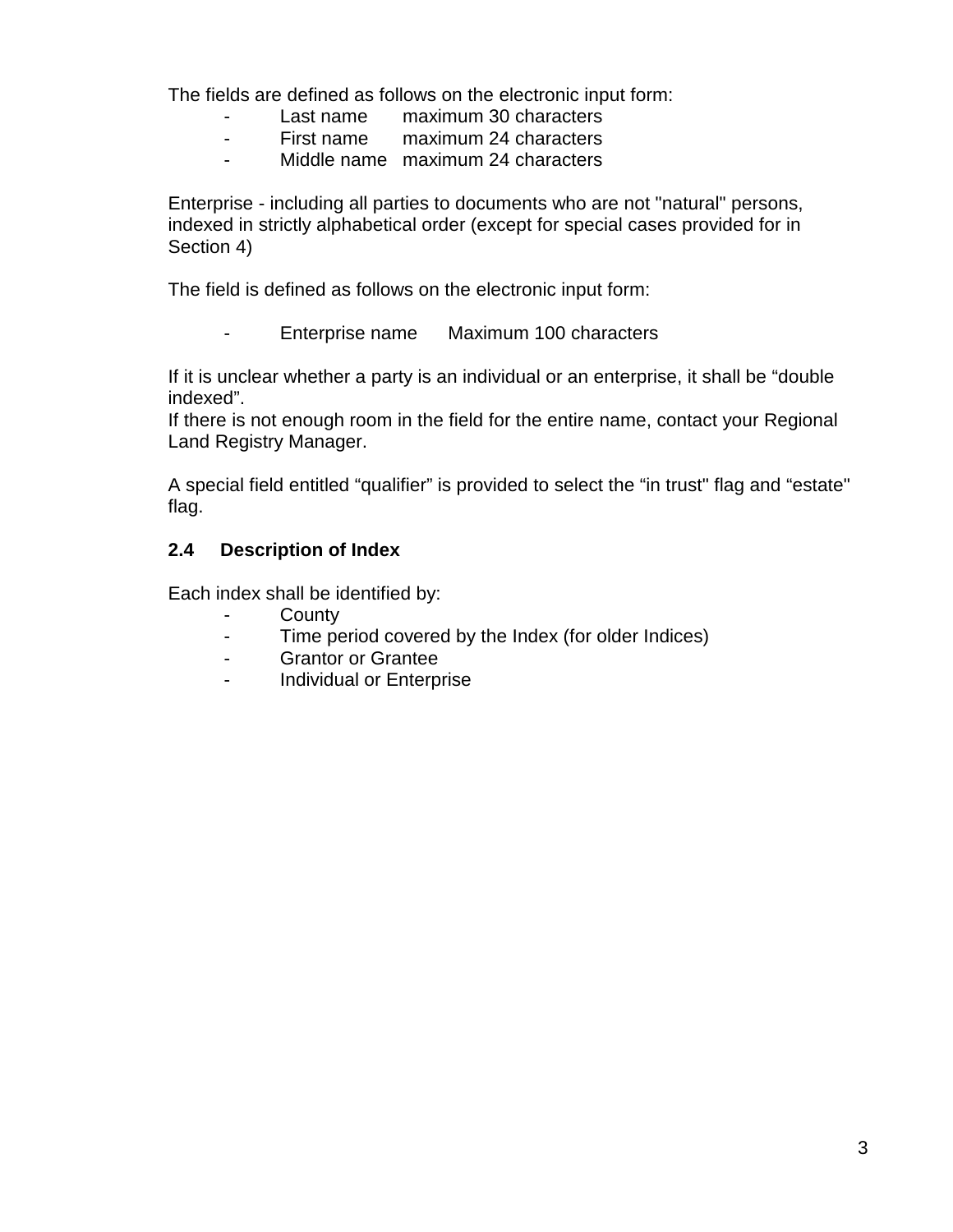#### <span id="page-7-0"></span>**2.5 Contents of Index**

As Grantor and Grantee names for previous years are imported electronically into PLANET, the electronic index will contain information for previous years.

For each county, the system will display:

- The starting date which one can search on-line for imported and current information.
- The PLANET implementation date in that particular county.



# **Registration Index Database**

#### **Accessible Data:**

| County         |              |            |            | Historical Registration Index Registration Index PLANET Implementation Date Land Titles Implementation Date |
|----------------|--------------|------------|------------|-------------------------------------------------------------------------------------------------------------|
| Albert         | 1846 to 1985 | 1986-01-01 | 1999-10-04 | 2000-09-25                                                                                                  |
| Carleton       | 1832 to 1991 | 1992-01-01 | 1998-12-04 | 2001-01-15                                                                                                  |
| Charlotte      | 1784 to 1980 | 1981-01-01 | 1999-10-22 | 2001-02-12                                                                                                  |
| Gloucester     | 1827 to 1989 | 1990-01-01 | 1998-11-09 | 2000-10-23                                                                                                  |
| Kent           | 1827 to 1987 | 1988-01-01 | 1999-09-07 | 2001-03-19                                                                                                  |
| Kings          | 1785 to 1992 | 1993-01-01 | 1999-02-16 | 2001-02-12                                                                                                  |
| Madawaska      | 1850 to 1989 | 1990-01-01 | 1998-11-26 | 2000-12-04                                                                                                  |
| Northumberland | 1787 to 1992 | 1993-01-01 | 1998-11-25 | 2001-03-19                                                                                                  |
| Queens         | 1786 to 1991 | 1992-01-01 | 1998-12-02 | 2001-01-22                                                                                                  |
| Restiaouche    | 1838 to 1987 | 1987-09-08 | 1998-11-19 | 2000-11-20                                                                                                  |
| Saint John     | 1784 to 1992 | 1993-01-01 | 1999-02-11 | 2001-02-19                                                                                                  |
| Sunburv        | 1786 to 1969 | 1970-01-01 | 1998-12-02 | 2001-01-22                                                                                                  |
| Victoria       | 1850 to 1989 | 1990-01-01 | 1998-11-25 | 2000-12-04                                                                                                  |
| Westmorland    | 1785 to 1989 | 1990-01-01 | 1999-10-04 | 2001-03-12                                                                                                  |
| York           | 1786 to 1991 | 1992-01-01 | 1999-02-23 | 2001-01-15                                                                                                  |

\*\*\* Since each County's Registration Index data has a different date range, the provincial Grantor/Grantee<br>searches are supported from 1993 only.

 $***$  The Historical Registration Index data consists of scanned images, in PDF format, of the original consolidated index books stored in SNB's Registry offices.

\*\*\* Historical Documents refer to images of registered documents, from circa 1784 to May 2002, stored in the<br>Registry Books previously located in the various County Registry offices.<br>The images are typically stored in 100

The Registration Index is available from 7:30 am to 10:00 pm Monday to Saturday, and on Sunday from 7:30 am to 5:00 pm.<br>The search fees per half day, ending/starting at 12:00 noon, are the same as it is in the Registry Off

Click Here to Search the Registration Index and Document Images

#### Registration Index FAQ

#### **Performance Notice:**

Pue to network security requirements and Internet traffic, users searching the Registration Index will notice a delay of about 10 seconds compared to the response time in the SNB vault environment.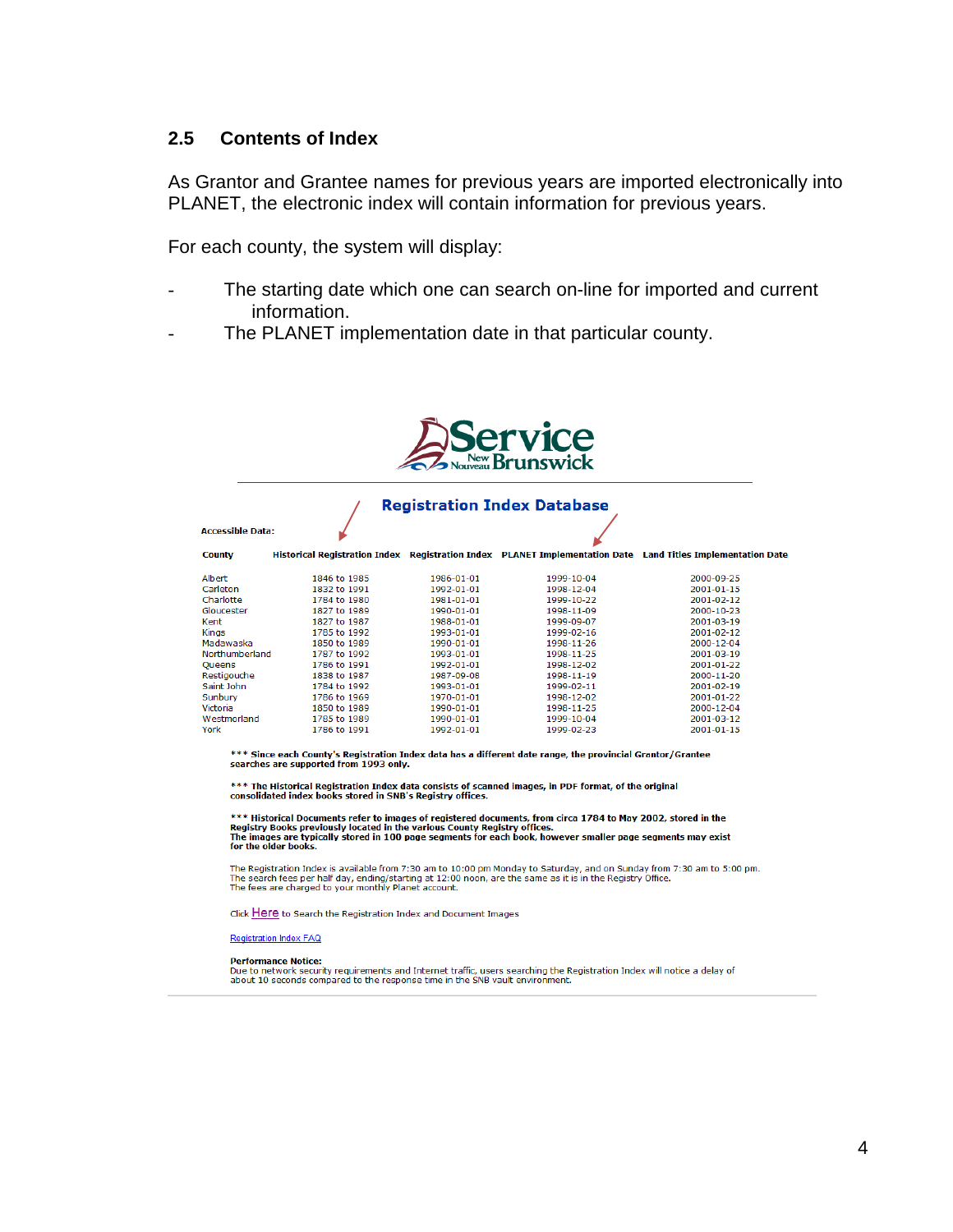## <span id="page-8-0"></span>**2.6 Names to be Indexed**

- (Registry system only) All parties appearing in the heading of a registered document shall be indexed. However, if one of the Grantors (or an authorized representative of the Grantor) did not execute the document, that name should not be indexed.
- Limited Partnership Names (both systems) The parties to be indexed are the name of the limited partnership in addition to the name of at least one of the General Partners.
- Any additional signature that is proven should be indexed.

Example: Standard Forms of Conveyances Act and Land Titles forms have "The spouse of the grantor/transferor joins in this instrument and consents to this disposition for the purpose of complying with Section 19 of the Marital Property Act". The person's name does not appear in the heading but they sign and their signature is witnessed and proved.

- In Registry-other parties mentioned in attached schedules, which pertain to the Grantor's interest in the property, should be indexed.
	- Example: In Schedule "D" it might say that the previous landowner died intestate and his/her heirs are signing. This intestacy would show as a grantor- estate.
- Parties acquiring or conveying a life estate or interest should be indexed.
- Formerly, division of, and business name and style

Examples:

- Business Development Bank of Canada formerly Federal Business Development Bank shall be indexed under Business Development Bank of Canada and Federal Business Development Bank
- Legare a division of Woodhouse shall be indexed under Legare and under Woodhouse

• Heather Maynes doing business under the name of Maynes, Mahoney & Tremblay shall be indexed under Heather Maynes and under Maynes, Mahoney & Tremblay

- Names shall be indexed as they appear in the heading of the document. However, if a difference is noticed between the heading, the seal or signatures, the entry should be double indexed to reflect obvious typographical errors. In addition, Schedule "D", if attached, should be used as an indexing aid.

Documents that contain both individual names and enterprise names require multiple indexing, for example: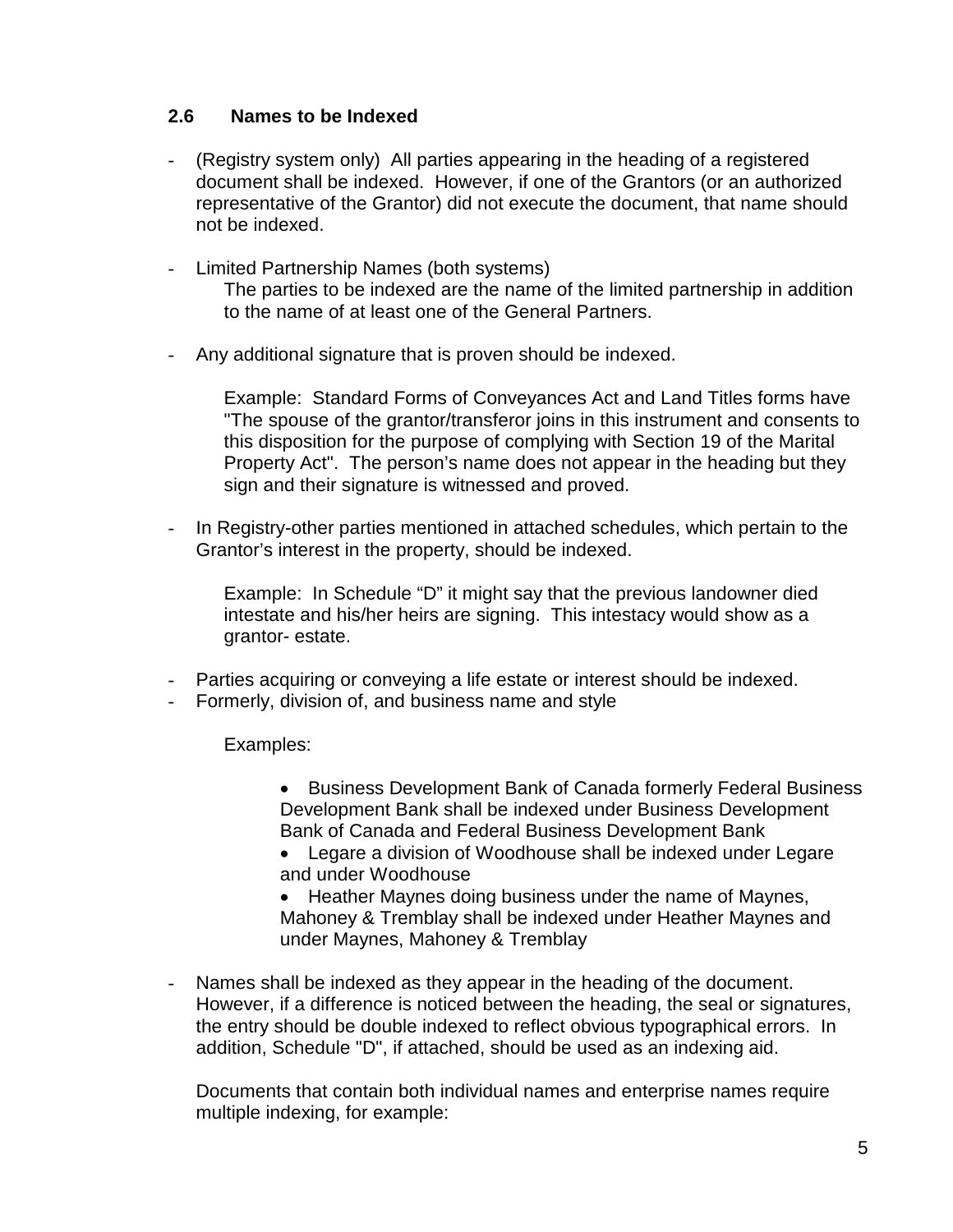"Peter J. Beardsworth and Peter M. Wright, doing business under the firm name and style of Beardsworth & Wright"

| shall be indexed as |                    |
|---------------------|--------------------|
| Last name:          | <b>Beardsworth</b> |
| First name:         | Peter              |
| Middle name:        | J.                 |
| and                 |                    |
| Last name:          | Wright             |
| First name:         | Peter              |
| Middle name:        | M.                 |

in the Individual Index, and as

Beardsworth & Wright in the Enterprise Index.

#### <span id="page-9-0"></span>**2.7 Multiple Parties**

The practice of manual indexing "et al", "et ux" and "et vir" has been discontinued.

## <span id="page-9-1"></span>**2.8 Trusts and Estates**

In a will or letters probate, the parties shall be indexed as**:**

| Grantor:  | name of deceased                                        |
|-----------|---------------------------------------------------------|
| Grantees: | name of deceased (with the Estate flag)                 |
|           | name of a personal representative (with the Trust flag) |

When a document is executed by someone other than the owner, (for example, an executor, a trustee or an attorney), the name of the owner as indicated on the document shall be indexed. In addition, executors and trustees shall be indexed, but attorneys need not be ("attorney" in this context does not mean "lawyer", but rather the donee of a power of attorney).

The following words appearing in a name are accommodated by providing a "qualifier" box on the input form which, when turned on, will generate the words "Estate" or "Biens" and "In Trust" or "En fiducie" to follow the name of the individual or enterprise in the electronic index, without being included as part of the sort name:

| In Trust | En fiducie         |
|----------|--------------------|
| Trustee  | Fiduciaire         |
| Trustees | <b>Fiduciaires</b> |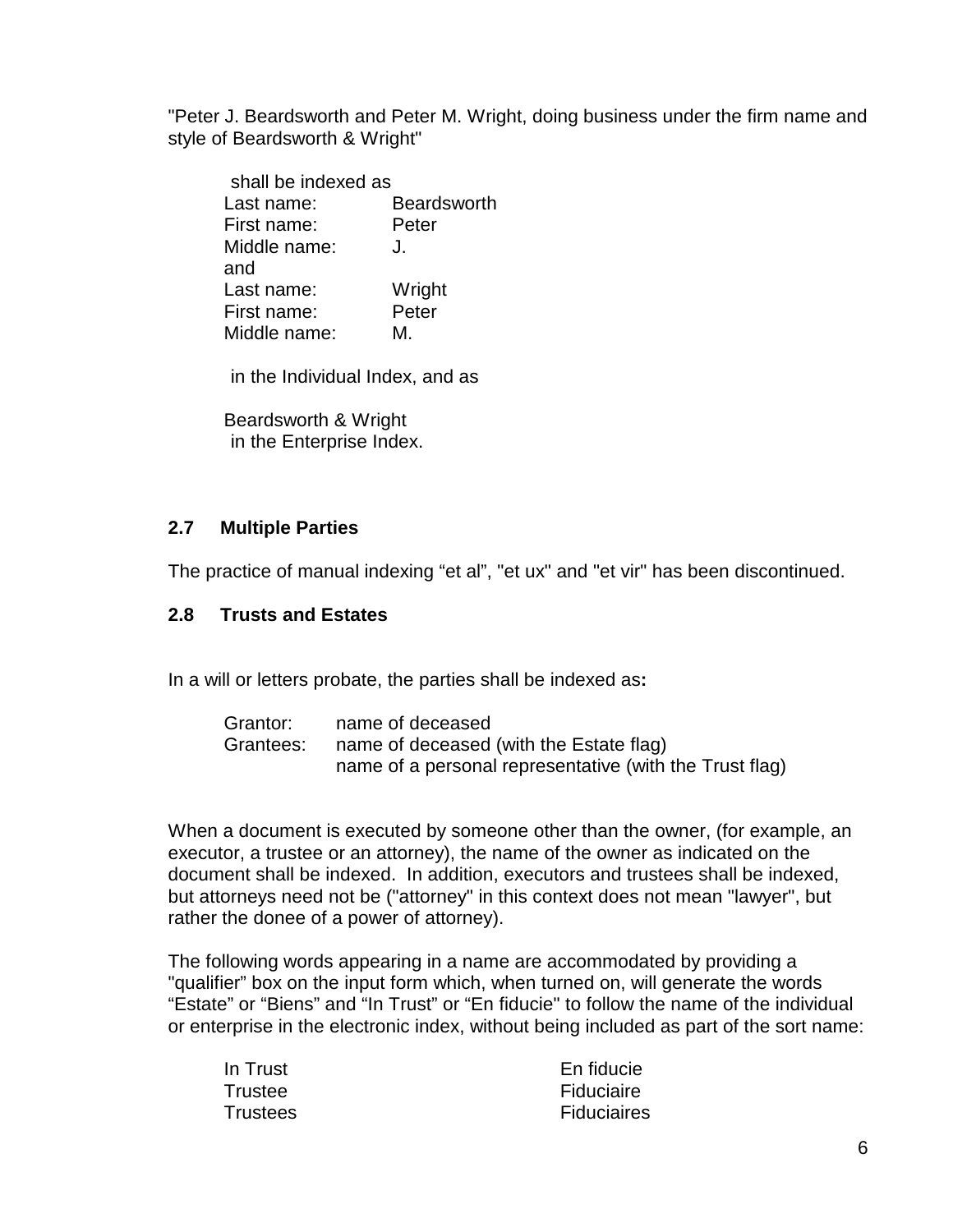| Executor           | Exécuteur         |
|--------------------|-------------------|
| <b>Executors</b>   | <b>Exécuteurs</b> |
| Executrix          | Exécutrice        |
| <b>Executrices</b> | Exécutrices       |
| Administrator      | Administrateur    |
| Administrators     | Administrateurs   |
| Administratrix     | Administratrice   |
| Administratrices   | Administratrices  |
| Estate             | <b>Biens</b>      |
|                    |                   |

The practice of entering these words as part of the name is discontinued.

The "Estate" flag would be used for the owner who has not executed the document and the "In Trust" flag would be used for the person who signed on behalf of someone else.

 Example: Allan Douglas Marshall, Trustee of the Estate of John David Smith, a bankrupt.

Would be indexed as:

| Last name:                         | Marshall       | and | Last name:                       | Smith |
|------------------------------------|----------------|-----|----------------------------------|-------|
| First name:                        | Allan          |     | First name:                      | John  |
| Middle name:                       | <b>Douglas</b> |     | Middle name:                     | David |
| With the "In Trust" flag turned on |                |     | With the "Estate" flag turned on |       |

The same format would be used for representatives of an infant, or an incompetent or deceased individual. A similar format would also be used for trustees for an enterprise like a church, in that the "In Trust" flag would be turned on for each of the trustees (to indicate that they are not dealing with the interest in their own right), but the "Estate" flag would not be used for the church.

For example:

Trustees for an enterprise like a church

Grantor: Trustees of the Pentecostal Assemblies of Canada John Brown (with Trust flag) Mary Brown (with Trust flag) Grantee: John Brown

An assignment in bankruptcy from John David Smith to Allan Douglas Marshall would be indexed as:

| Grantor:  | Smith, John David                         |
|-----------|-------------------------------------------|
| Grantees: | Smith, John David (with Estate flag)      |
|           | Marshall, Allan Douglas (with Trust flag) |

Basically, the Estate flag is used to indicate that the person is not competent to deal with their own property (due to death, minority, lunacy or bankruptcy), and the Trust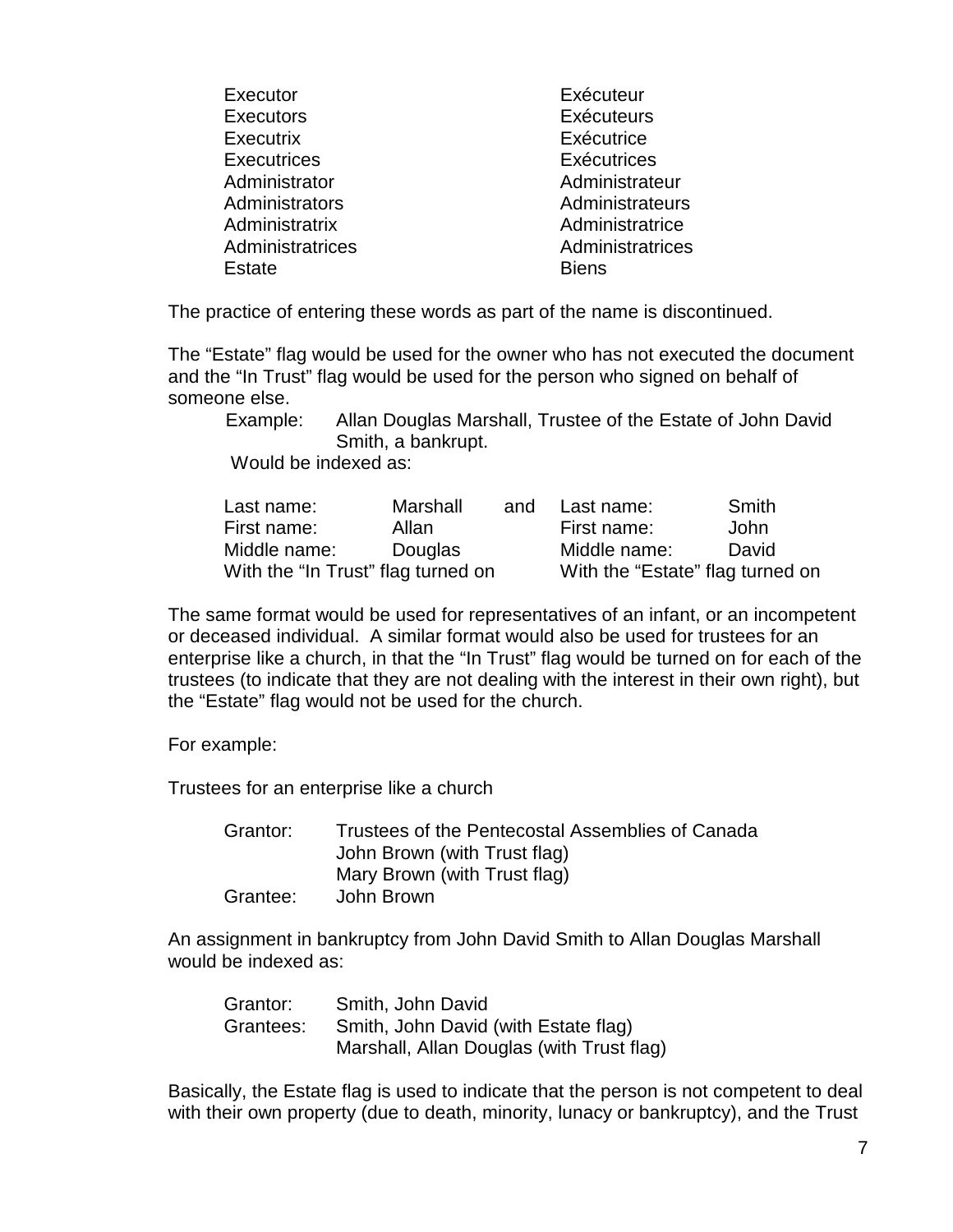flag is used to identify the personal representative of that estate. Of course, a person can choose to create a trust, even when they are competent (in which case you have a trustee but no estate). Similar rules apply to enterprise names, except that, of course, an enterprise cannot be a minor or become dead or insane.

One can select only one qualifier per name. For example, one cannot select both "estate" and "in trust" for the same name.

**NOTE:** None of a mortgagee's deed, a tax sale deed or a sheriff's deed would normally require any reference to a trust or estate, unless, for example, the taxpayer identified in a tax sale deed is the estate of a named individual. In each case, the former owner (the mortgagor, the taxpayer or the judgment debtor, as the case may be) and the third party (the mortgagee, Crown, NB. Finance or Sheriff, as the case may be) are indexed as grantors, and the new owner as grantee.

# <span id="page-11-0"></span>**2.9 Revisions**

When a record is altered, a revision flag is activated. Corrections will be tracked. A notation in the revision comment field should contain: what the information was changed from, what the information was changed to, the date and time the information was changed and the initials of the person entering the changes.

Example: Changed the grantor from Smith, Bruce to Smith, Brian dlf 2000-06-12 16:18

> Added a grantee Smith, Brian dlf 2000-06-12 16:19 Changed the Document Type Code from 5100 to 1100 dlf 2000-06-12

16:19

Deleted grantor Smith, Bruce dlf 2000-06-12 16:19

## <span id="page-11-1"></span>**2.10 Rejections**

When an instrument is rejected, a rejection comment must be made. The rejection comment field should contain: reason for rejection, the date and time the rejection was made and the name of the person entering the record of rejection.

## <span id="page-11-2"></span>**2.11 Judgments**

Document Type Code 5400

A judgment shall be indexed with the name of the judgment debtor as Grantor and the judgment creditor as Grantee. This requires an examination of the body of the document to determine which party is burdened by the judgment –Grantor (the debtor - usually the defendant/respondent - the party who gives up something), and which party benefits from the judgment-Grantee (the creditor - usually the plaintiff/applicant – the party who gains something). However, they should not be identified as plaintiff or defendant in the index.

A judgment after trial could have a reverse effect depending on the Court Order (ie: Plaintiff is the Grantor and the Defendant is the Grantee.)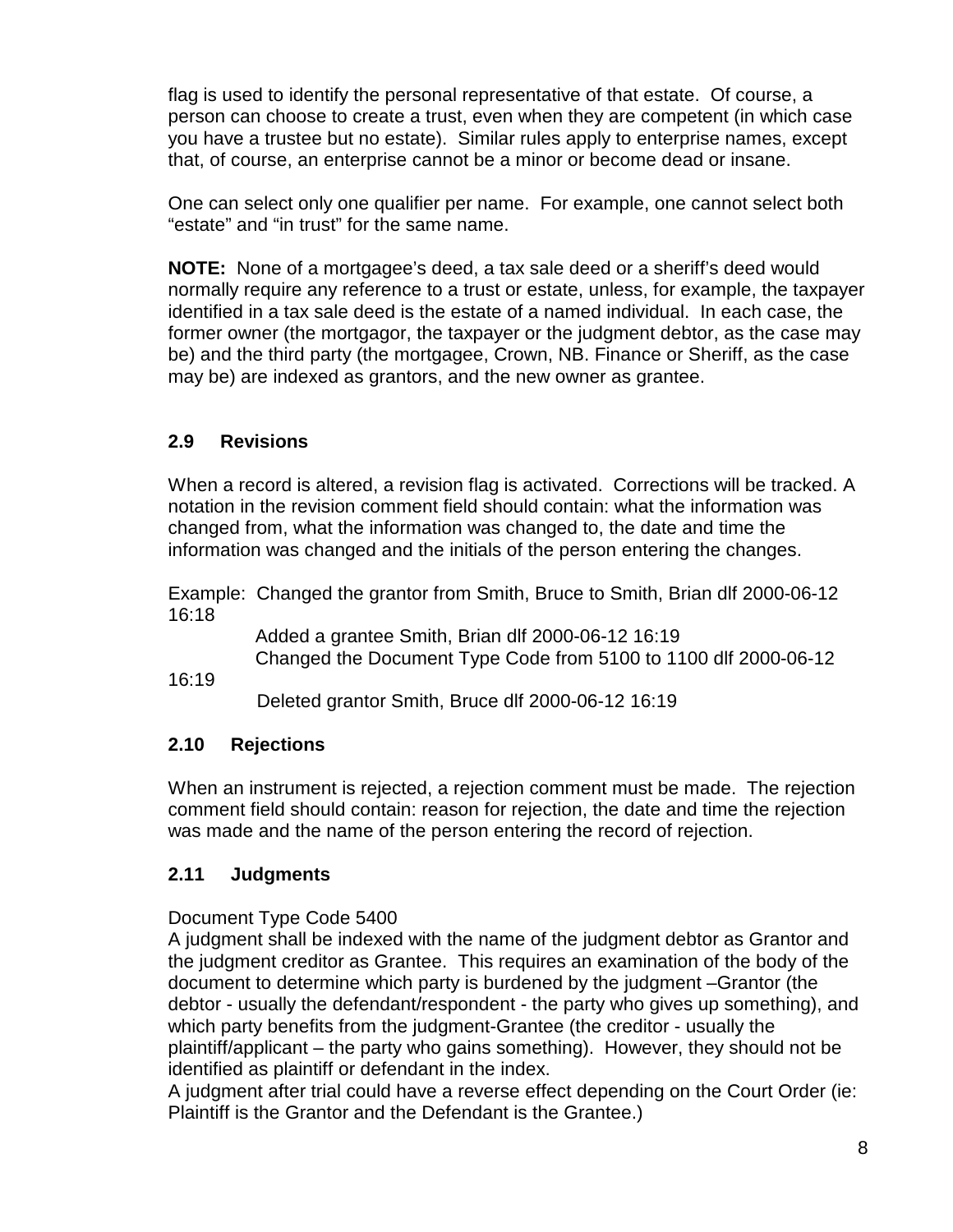# **2.11.1 Judgments – Canada Revenue Agency**

Document Type Code 5410-A Judgment issued in favor of Her Majesty in the right of Canada shall be indexed with the Grantee

| Owner ID Owner Name         |
|-----------------------------|
| 44902 Canada Revenue Agency |

# <span id="page-12-0"></span>**2.12 Employees' Liens**

Document Type Code 5710-Employees' Liens should be registered only (not filed), with the employer indexed as Grantor and the employees as Grantees. Discharges are the reverse; all the employees are grantors and the Employer is the grantee.

# <span id="page-12-1"></span>**2.13 Mechanics' Liens**

Document Type Code 5700 - Mechanics Liens should be registered only (not filed), with the owner of the land and the contractor as Grantor and the claimant as Grantee.

## <span id="page-12-2"></span>**2.14 Powers of Attorney**

# <span id="page-12-3"></span>**2.14.1 Specific Power of Attorney**

Document Type Code 3500 - For the purpose of indexing a specific Power of Attorney, e.g. John Smith giving a power of attorney to his son, Thomas Smith, the donor (John Smith) shall be indexed as Grantor and the donee (Thomas Smith) as Grantee.

# <span id="page-12-4"></span>**2.14.2 General Power of Attorney**

Document Type Code 3500 - For the purpose of indexing a General Power of Attorney for a financial institution, where the attorney is identified only by reference to a position held (for example, Manager of Commercial Lending), the financial institution shall be indexed as both Grantor and the Grantee.

## <span id="page-12-5"></span>**2.15 Certificate of Title under the Quieting of Titles Act**

Document Type Code 3100 -The owner named in a Certificate issued by the Court under the Quieting of Titles Act shall be indexed as both Grantor and Grantee.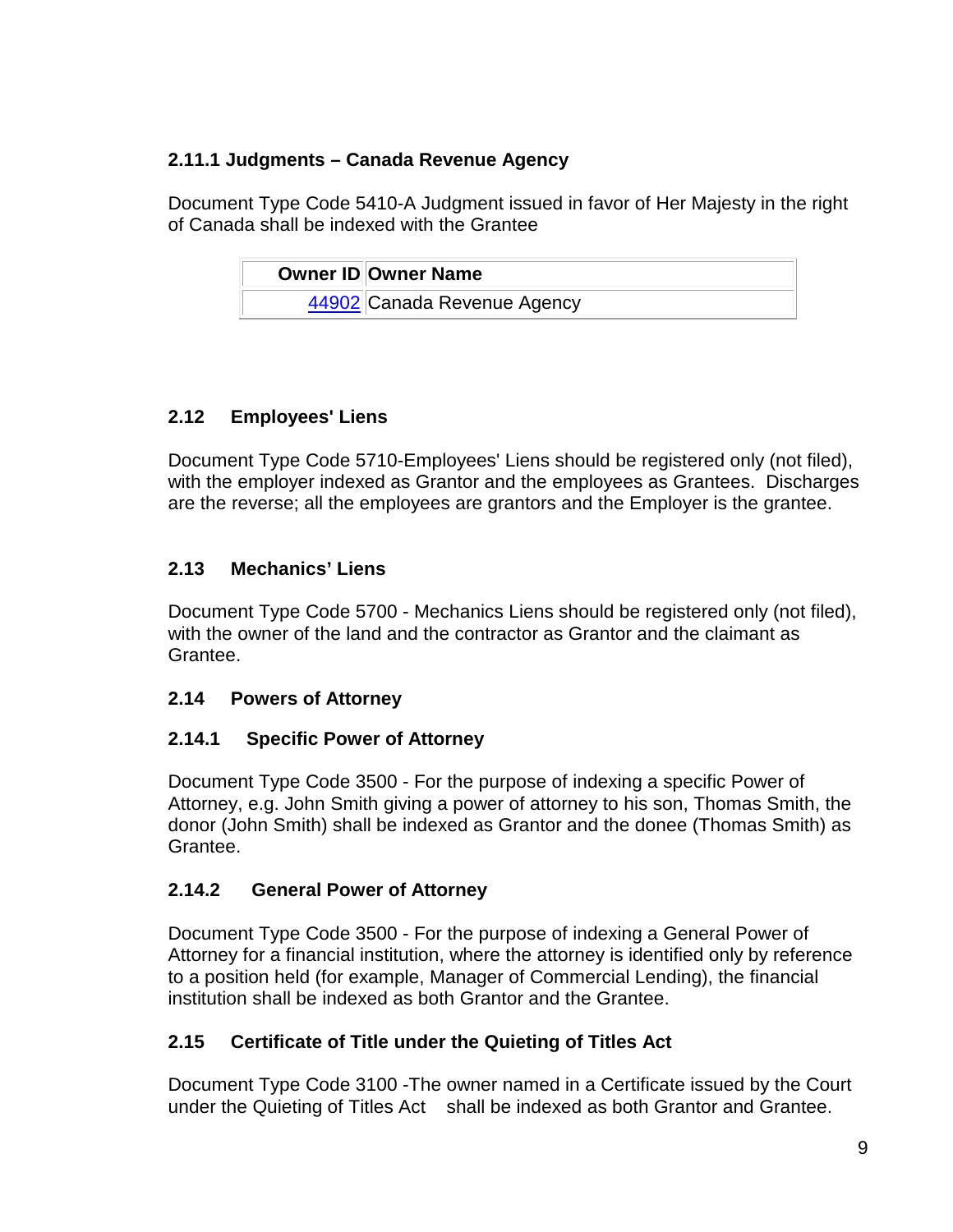## <span id="page-13-0"></span>**2.16 Discontinuance**

## <span id="page-13-1"></span>**2.16.1 Discontinuance of Highway**

Document Type Code 1710 - The Department of Transportation only shall be indexed as both Grantor and Grantee.

## <span id="page-13-2"></span>**2.16.2 Discontinuance of Crown Reserved Road**

Document Type Code 1710 - The Department of Natural Resources & Energy only shall be indexed as both Grantor and Grantee.

**NOTE:** Names of adjoining owners as shown on an accompanying plan are not indexed, as they are provided for peripheral information only.

## <span id="page-13-3"></span>**2.17 Change of Name Act**

Document Type Code 3200 - A notice of change of name issued under the Change of Name Act shall be indexed with the old name as Grantor and the new name as Grantee. (See also section 4.10)

## <span id="page-13-4"></span>**2.18 Double Indexing (Registry System Only)**

Names shall be indexed as they appear in the heading of the document. However, if a difference is noticed between the heading, the seal or signatures, the entry should be double indexed to reflect obvious typographical errors. In addition, Schedule "D", if attached, should be used as an indexing aid.

When any doubt exists as to how an entry should be made in the index, it is a good practice to include all possibilities so that a searcher would be sure to find the entry.

Extreme example: Pham Thi Thu Ha could be indexed:

Last name: Ha First name: Pham Middle Name: Thi Thu

#### **Or**

Last Name: Pham First Name: Thi Middle Name: Thu Ha

**Or**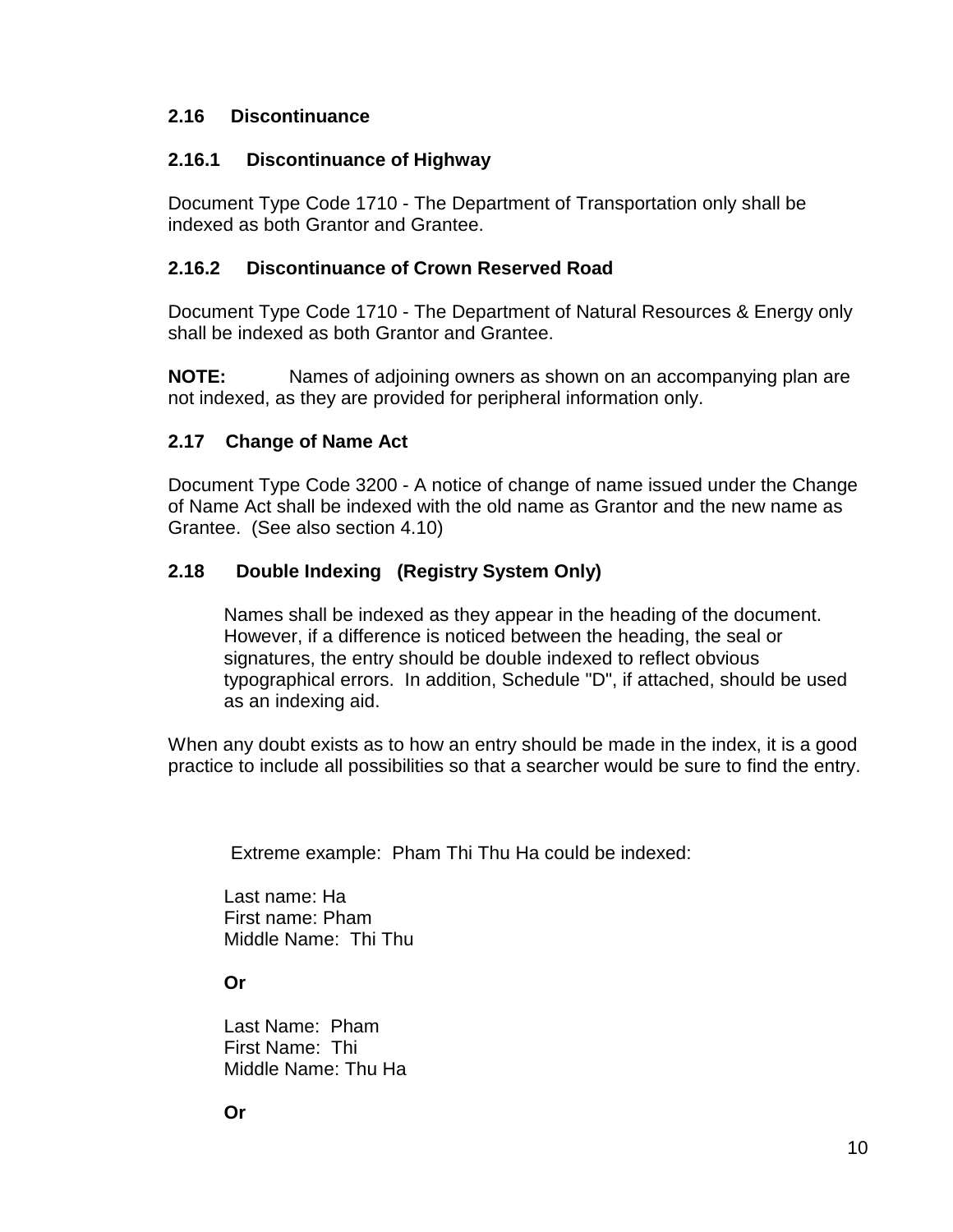Last Name: Thu Ha First name: Pham Middle Name: Thi

#### **Or**

Last Name: Thi First Name: Thu Ha Middle Name: Pham etc. etc.

Example: Heinrich Von Paeschen could be indexed:

Last Name: Von Paeschen First Name: Heinrich

#### **Or**

Last Name: Paeschen First Name: Heinrich Middle Name: Von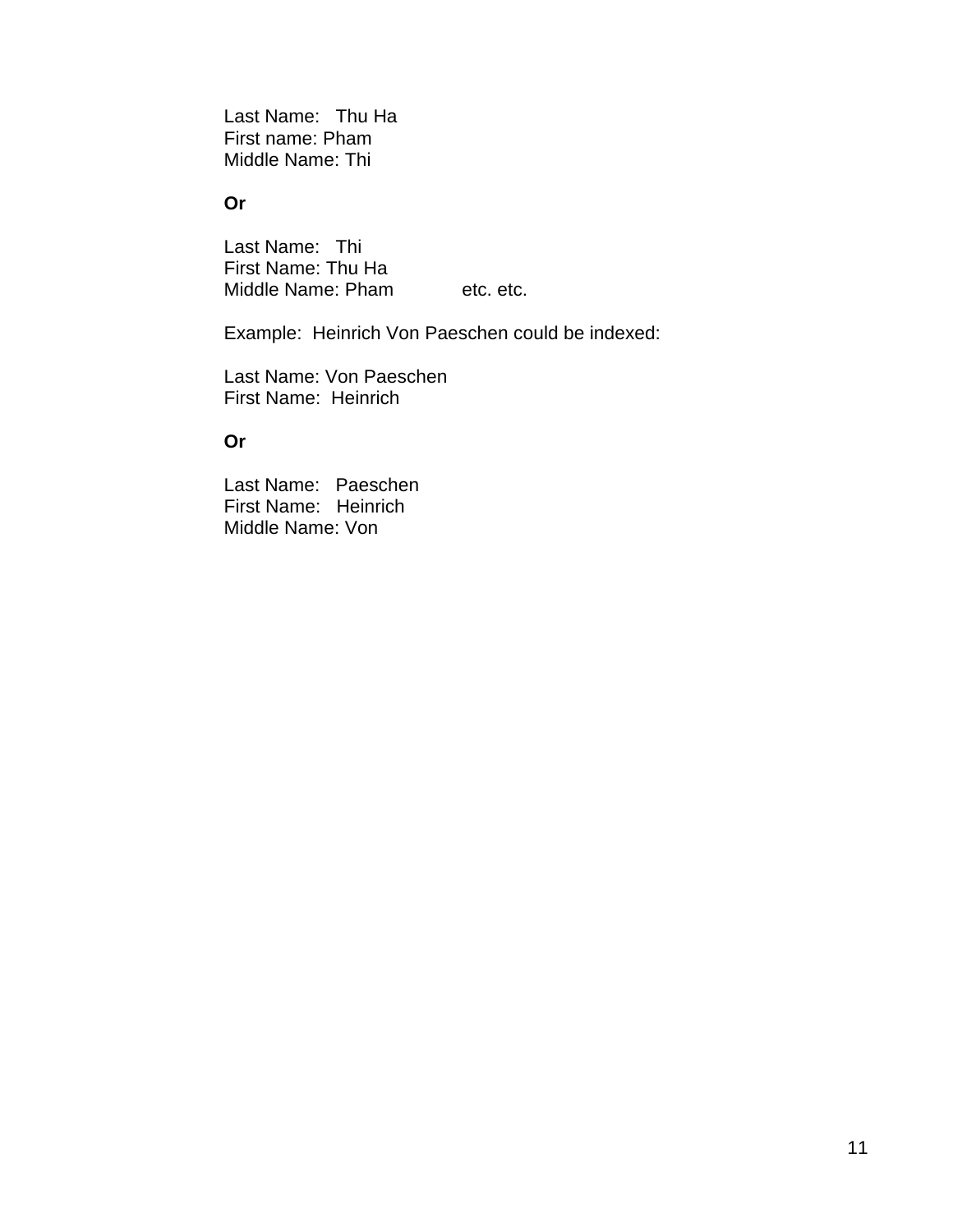#### <span id="page-15-0"></span>**3. INDIVIDUAL NAMES**

#### <span id="page-15-1"></span>**3.1 Hyphenated Names**

Hyphenated names shall be indexed by the first name given, for both last names and first and middle names, for example:

Marie-Claude Bélanger-Richard is indexed as

Last name: Bélanger-Richard First name: Marie-Claude

and

Léo-Guy LeBlanc

is indexed as

Last name: LeBlanc First name: Léo-Guy

Double names that have not been hyphenated may be double indexed, for example:

Maureen Ann Whelly Mills

is indexed as

Last name: Mills First name: Maureen Middle name: Ann Whelly and may also be indexed as

Last name: Whelly Mills First name: Maureen Middle name:Ann

especially if that is the name by which he or she is known, or by which he or she executed the instrument.

Other example: Jean Guy Boudreau

is indexed as

Last name: Boudreau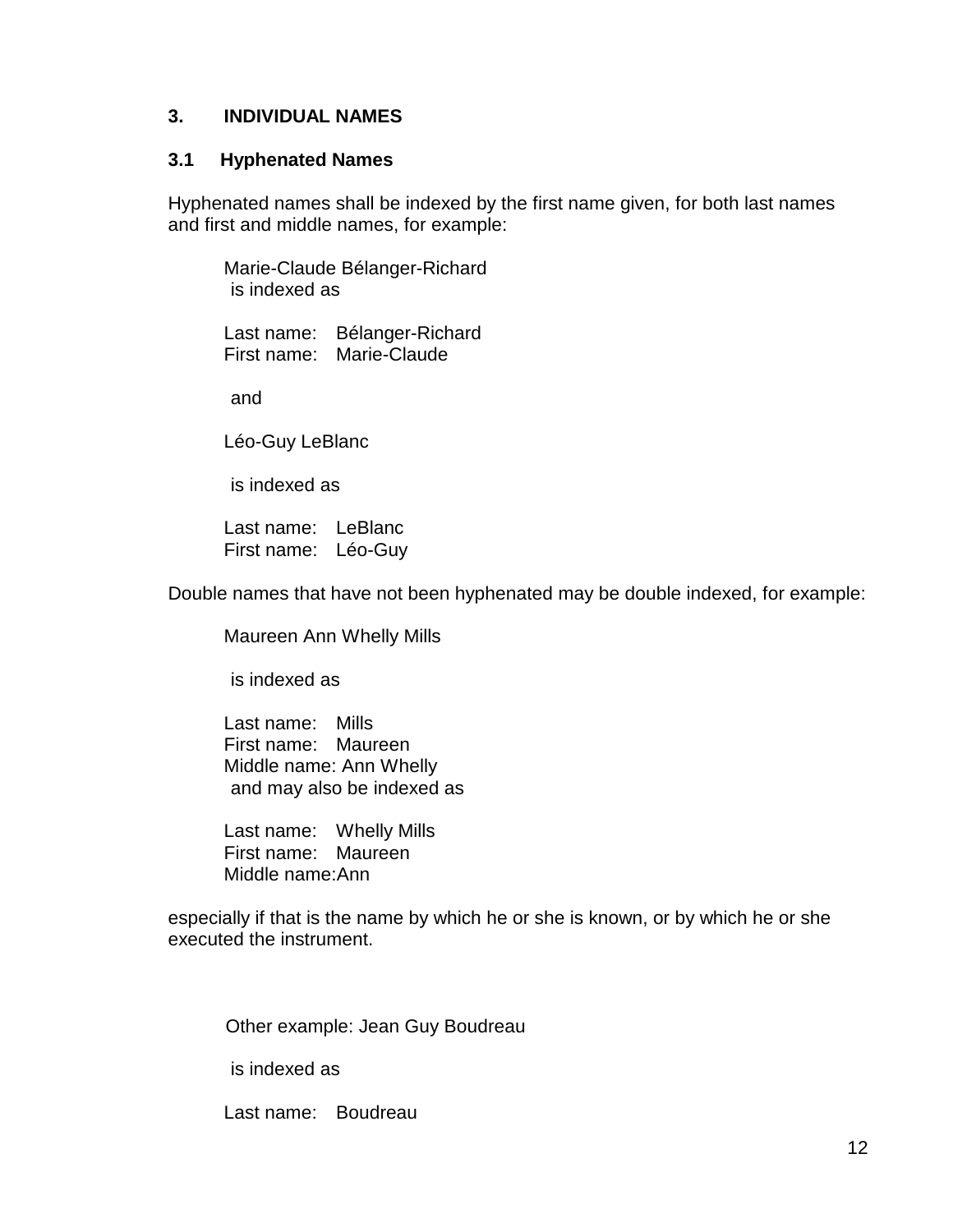First name: Jean Middle name: Guy

and may also be indexed as

Last name: Boudreau First name: Jean-Guy

## <span id="page-16-0"></span>**3.2 Prefixes**

Names containing a prefix shall be indexed by including the prefix and the space which follows it (if any), for example:

Charles Van Horne is indexed as

Last name: Van Horne First name: Charles

and

James de la Mothe

is indexed as

Last name: de la Mothe First name: James

## <span id="page-16-1"></span>**3.3 Surnames beginning with Saint or ST:**

Names beginning with St. or Saint shall be indexed exactly as they are shown on the document and may be double indexed if there is some uncertainty.

Example:

Last Name: St. Coeur St-Coeur St Coeur Saint Coeur Saint-Coeur

## <span id="page-16-2"></span>**3.4 Suffixes/Designation**

Names containing a suffix such as "Senior" or "Junior", I, II, III, IV, V shall be indexed ignoring the suffix/designation, for example:

John Smith Sr.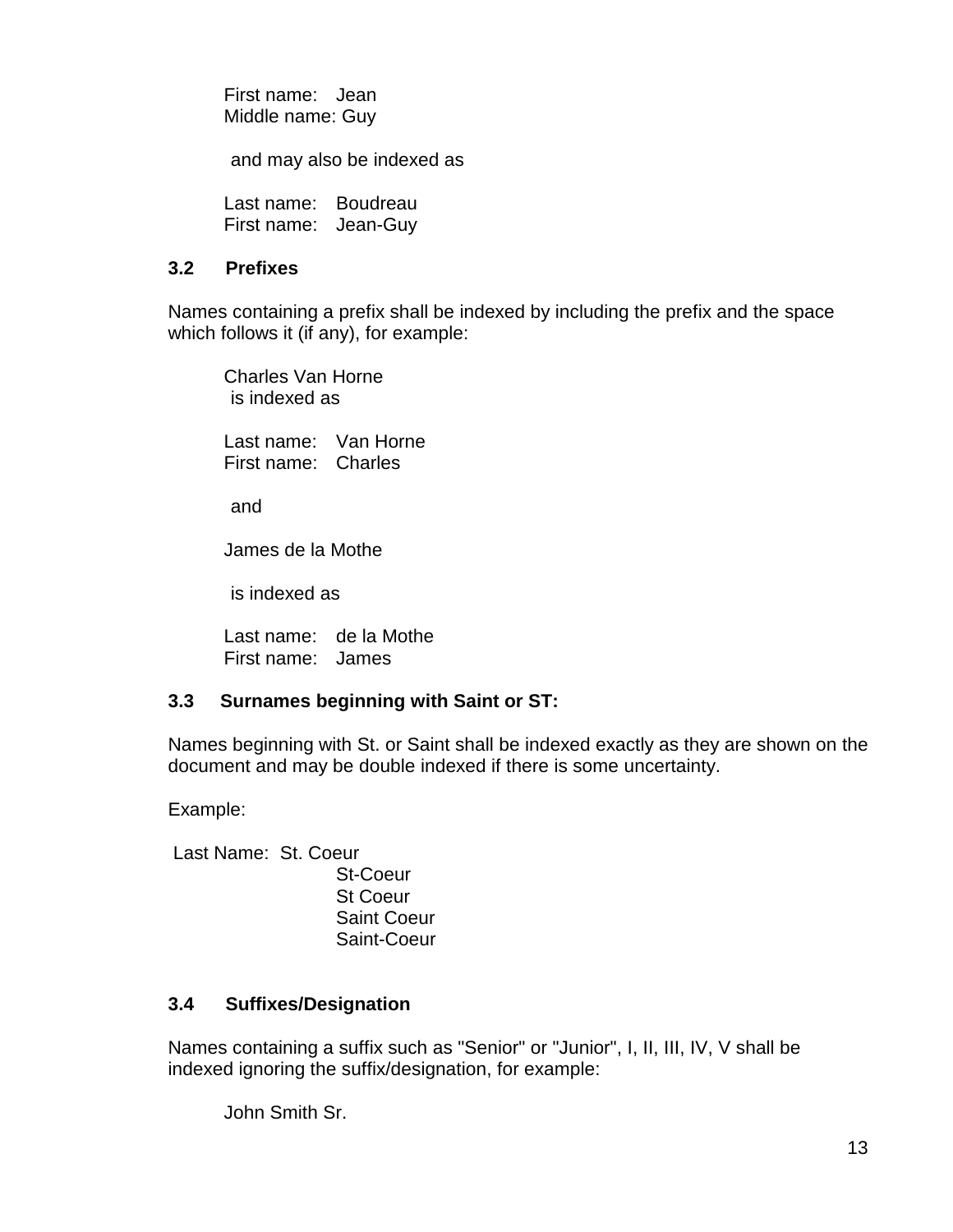is indexed as

Last name: Smith First name: John

#### <span id="page-17-0"></span>**3.5 Titles**

Names containing a title such as "Dr.", "Rev." or "Honorable" shall be indexed by ignoring the title, for example:

Dr. Russell King is indexed as

Last name: King First name: Russell

#### <span id="page-17-1"></span>**3.6 Mc and Mac**

Last names starting with "Mc" or "Mac" shall be indexed as they appear on the document.

#### <span id="page-17-2"></span>**3.7 Initials**

For registry documents, names that include only an initial for the first name shall be double indexed, for example:

J. Ronald Richard is indexed as

Last name: Richard First name: J. Middle name: Ronald

as well as

Last name: Richard First name: Ronald Middle name:

Names that include only initials in the first and middle names shall be indexed as follows:

J. R. H. Richard is indexed as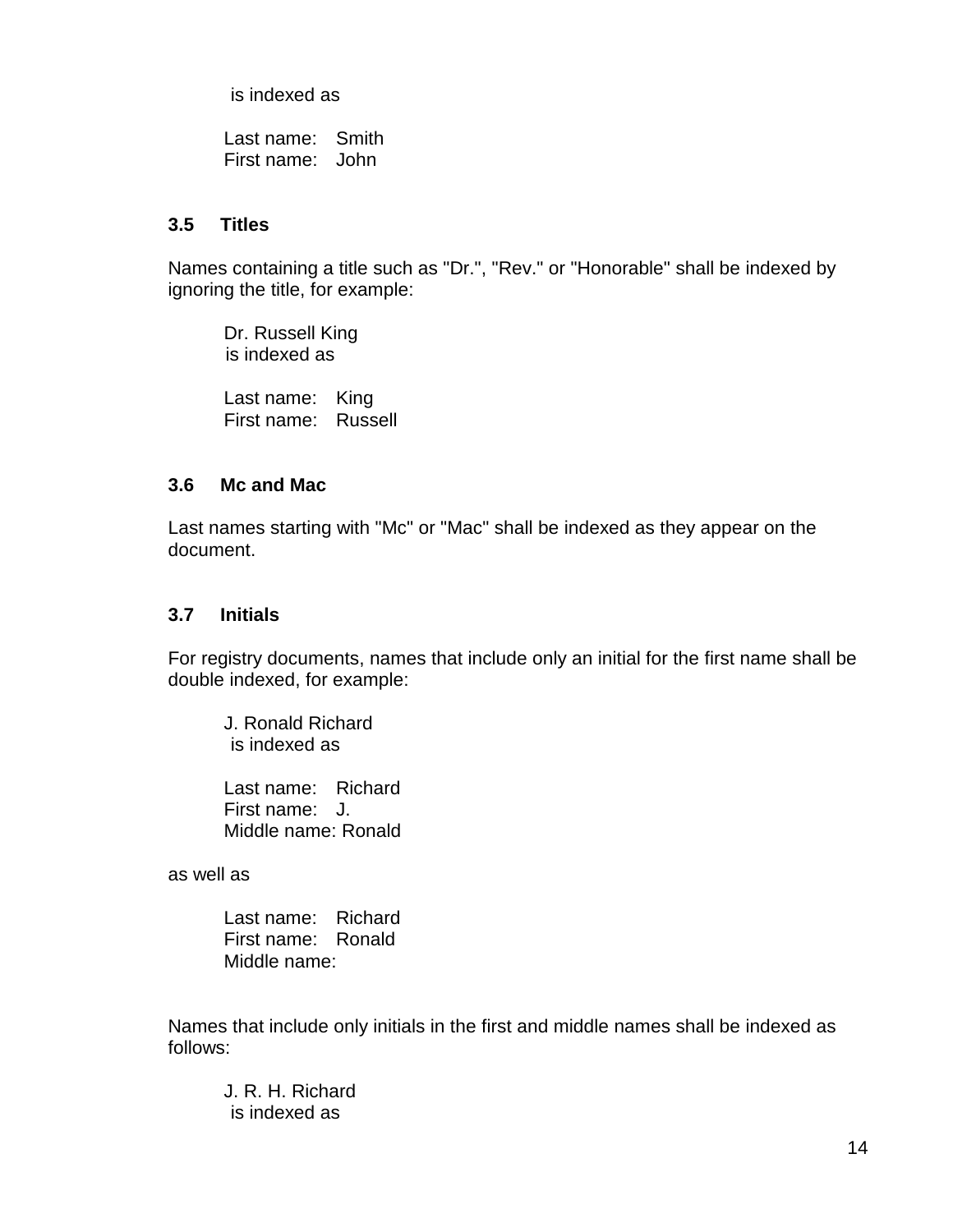Last name: Richard First name: J. Middle name: R. H.

Names that include only initials shall be indexed with the first initial in the first name field, and the last initial in the last name field. For example:

A.D.S. is indexed as

Last name: S. First name: A. Middle name: D.

## <span id="page-18-0"></span>**3.8 O', D', L'**

Last names starting with O', D' or L' shall be entered with the apostrophe and no spaces, for example:

O'Brien, D'Carlo, L'Italien is indexed as

Last name: O'Brien Last name: D'Carlo Last name: L'Italien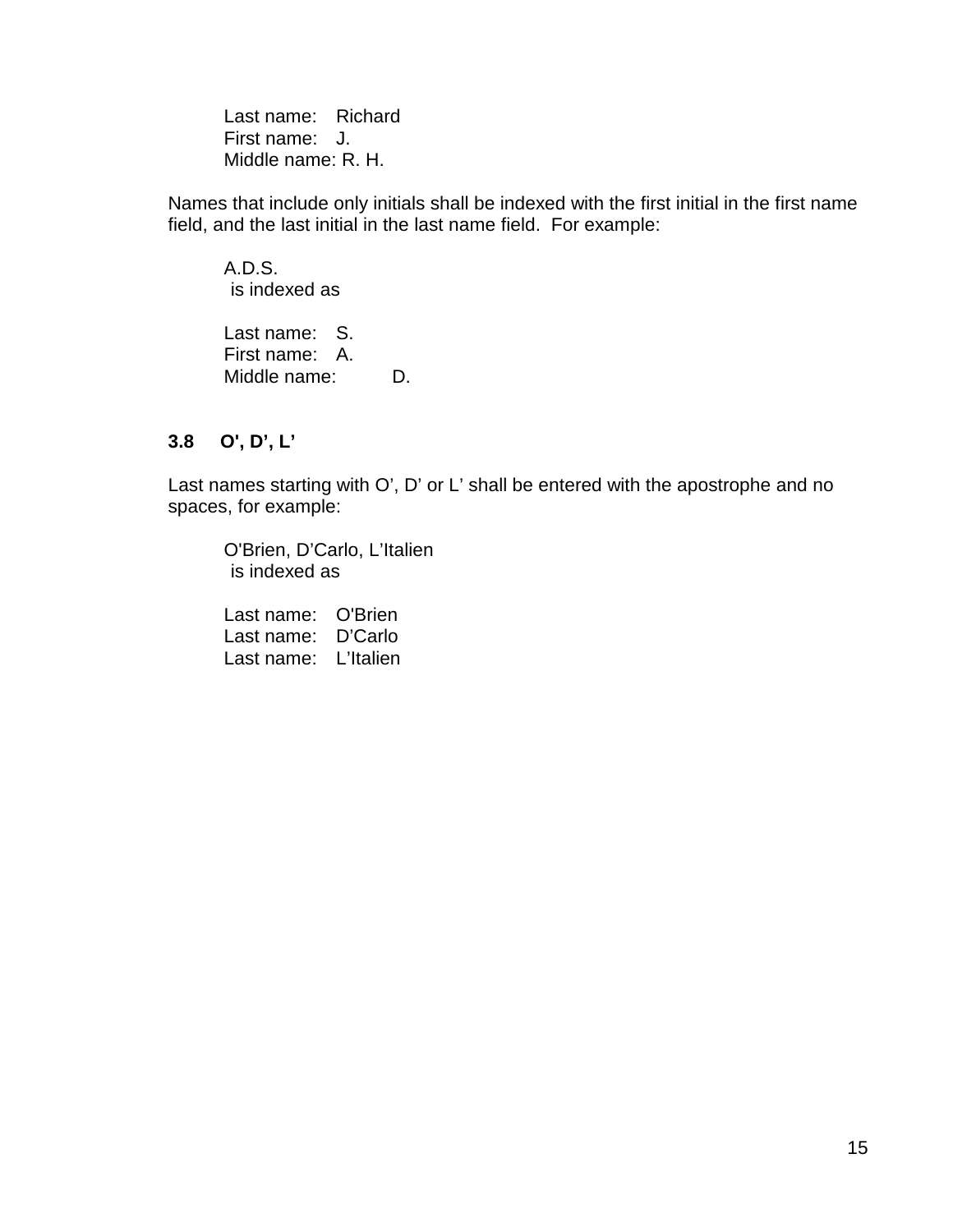## <span id="page-19-0"></span>**4. ENTERPRISE NAMES**

#### <span id="page-19-1"></span>**4.1 Subtypes**

Some enterprises are grouped under subtypes. They shall be entered with the subtype and can be searched with that subtype. The subtypes are:

- Banks Condominium Corporations Credit Unions Crown, Canada Crown, New Brunswick **Municipalities** Numbered Companies Religious Organizations
- **NOTE:** If an Enterprise Code is selected from the picklist the subtype will automatically be generated.

#### <span id="page-19-2"></span>**4.2 Government Departments**

Government department names are indexed by using the subtype for Crown, Canada or Crown, New Brunswick, and the unique code for each government department. Crown corporations, agencies, etc. are not included in these subtypes; they appear in the general enterprise section of the index.

Government departments shall appear in the Enterprise section in the index in alphabetical order by name, as follows:

(For Crown, Canada departments) Finance **Justice** (For Crown, New Brunswick departments) **Agriculture** Health and Community Services

If the department is not identified, it shall be indexed as Crown, Canada or Crown, NB as enterprise name with appropriate subtype. Use the Unique Enterprise Code for both English and French. For example:

| Enterprise: Crown, Canada    | <b>Subtype: Crown, Canada</b>        |
|------------------------------|--------------------------------------|
| <b>Enterprise: Crown, NB</b> | <b>Subtype: Crown, New Brunswick</b> |

If the government is not identified, it shall be indexed as an enterprise under both subtypes. For example: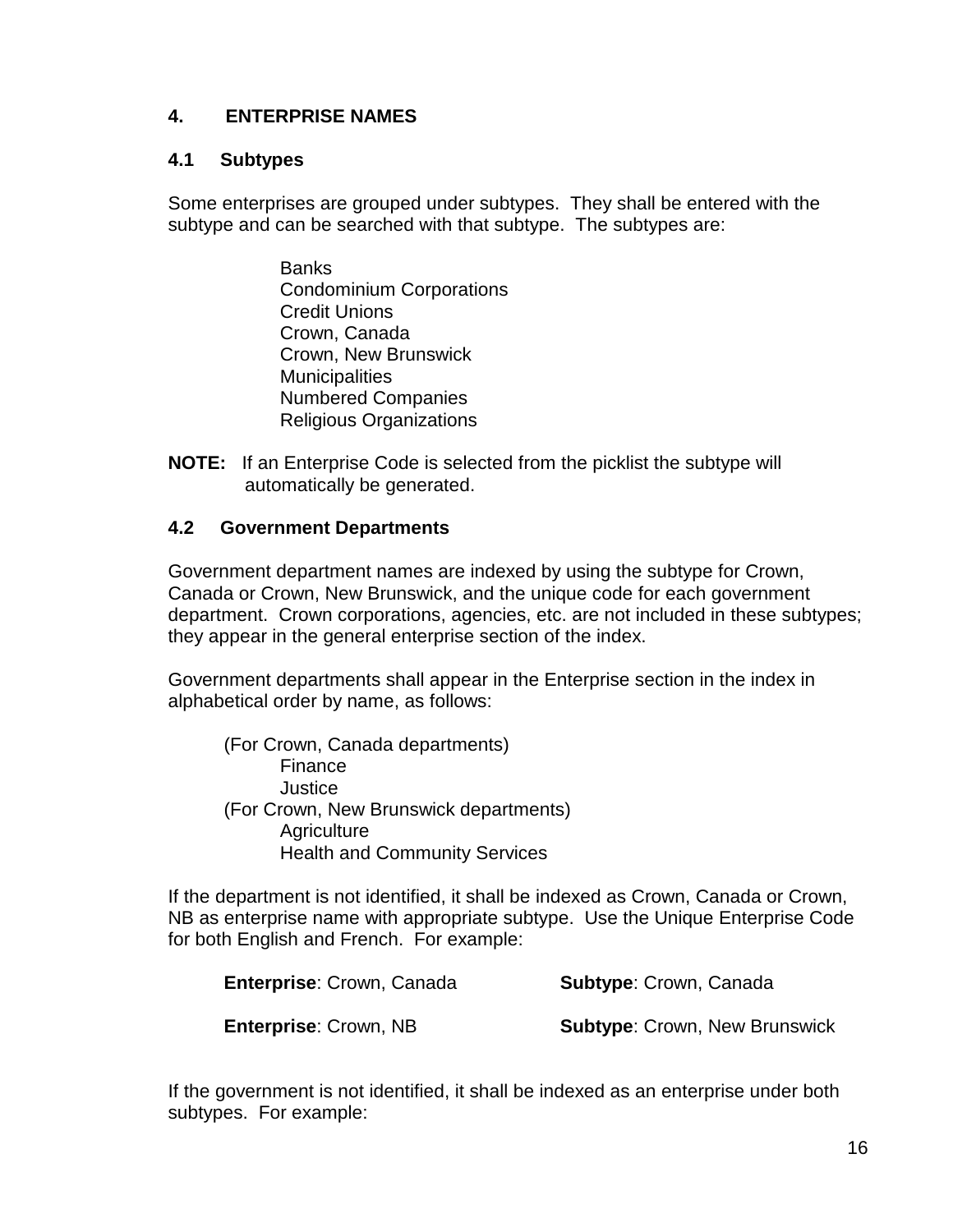**Enterprise**: Crown **Subtype**: Crown, Canada **Enterprise**: Crown **Subtype**: Crown, New Brunswick

Divisions within departments shall not be indexed, for example:

Finance, Accounts Receivable is indexed as Enterprise name: Finance

## <span id="page-20-0"></span>**4.3 Companies**

Companies shall appear in the Enterprise section in the index in alphabetical order by name. Several Companies will have a unique code and that code should be used when provided. If the name differs from the code, the name as shown on the document shall be entered in addition to picking the code from the list (unless the only difference is in the corporate ending, for example, Ltd., Limited, Co., Company, Cie, etc.)

**NOTE:** If an Enterprise Code is selected from the picklist the subtype will automatically be generated.

## <span id="page-20-1"></span>**4.4 Articles**

Company names starting with the articles "The", "La", "Le", "Les" or "L'", shall be indexed ignoring the article, for example:

The ABC Company

is indexed as

Enterprise name: ABC Company

However, names starting with the articles "L'", which could be a family surname shall be double indexed. For example:

L'Italien Pizzeria Inc.

 is indexed as Enterprise name: L'Italien Pizzeria Inc. and Enterprise name: Italien Pizzeria Inc.

#### <span id="page-20-2"></span>**4.5 Municipalities**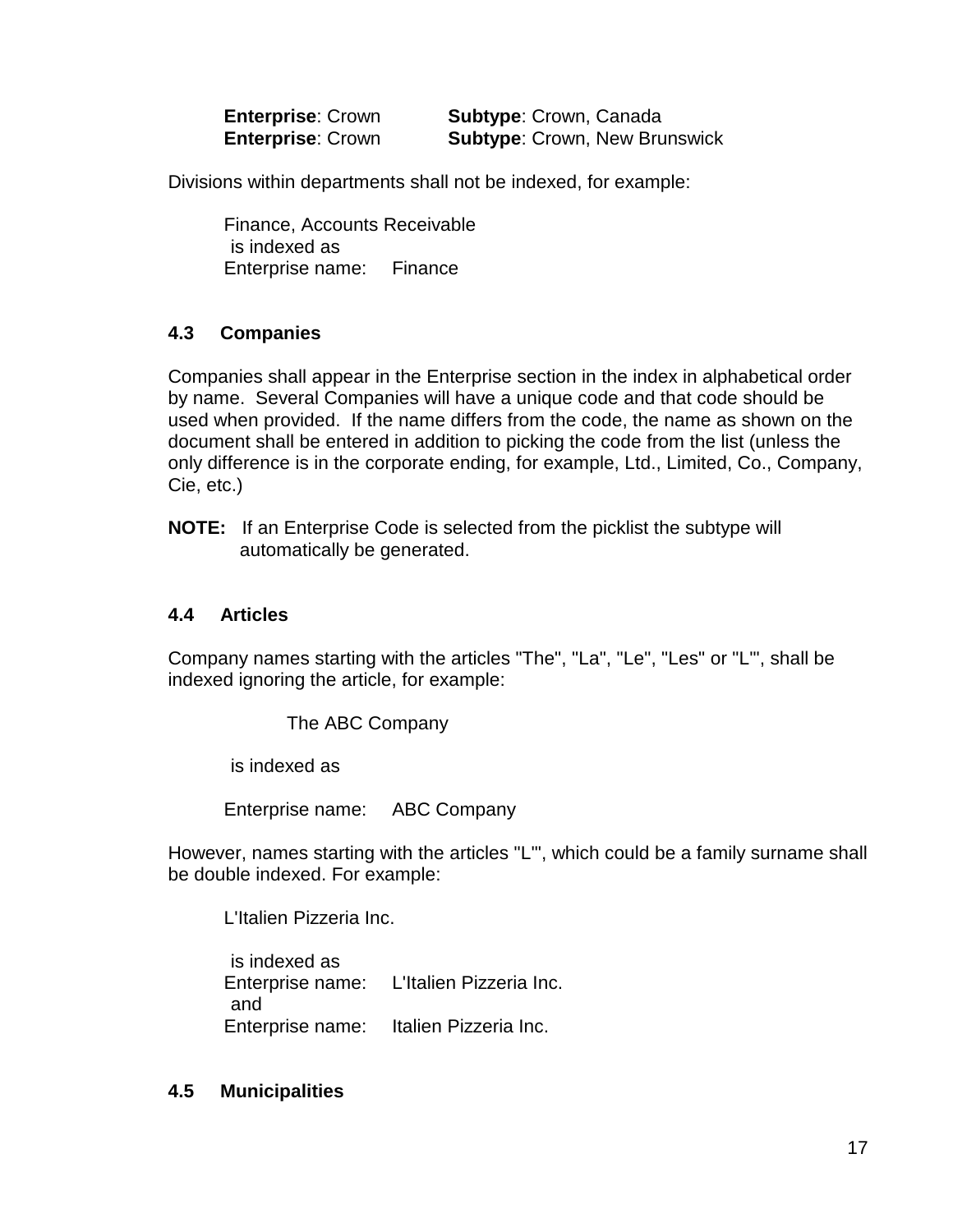Use the unique code to enter the name of the municipality.

Names of municipalities shall be indexed **as they are incorporated** minus the leading article. For example:

| Village of Alma            | or - |    | Village d'Alma              |
|----------------------------|------|----|-----------------------------|
| <b>Town of Riverview</b>   |      |    |                             |
| City of Bathurst           |      |    |                             |
| Edmundston                 |      |    |                             |
| <b>Town of Grand Falls</b> |      | Ωr | <b>Ville de Grand-Sault</b> |

Some municipalities have more than one official name, but all of the official names appear on the code list. Only one municipality has more than two official names, namely Grand Falls, for which the English version, the French version, the hyphenated English-French version, and the hyphenated French-English version are all official names.

Per amendments to the Municipalities Act section 190.022 2 new forms have prescribed in regulation 2007-22 for registration.

<http://www.gnb.ca/0062/PDF-regs/2007-22.pdf>

Noted below are the codes, indexing and interest types that are to apply on registration

**Form 1 - Notice to Comply - Use Code - 4600 - Other Notices:**

**Grantor:** The Owners/Occupiers

**Grantee:** The Municipality Issuing the Notice

**Parcel Interest Holder:** The Municipality

**Parcel Interest Holder Type:** Claimant

#### **Form 2 - Certificate of Discharge - Use Code - 6100 - Discharge, Release or Satisfaction**

**Grantor:** The Municipality

**Grantee:** The Owners or Occupiers

#### <span id="page-21-0"></span>**4.6 Numbered Companies**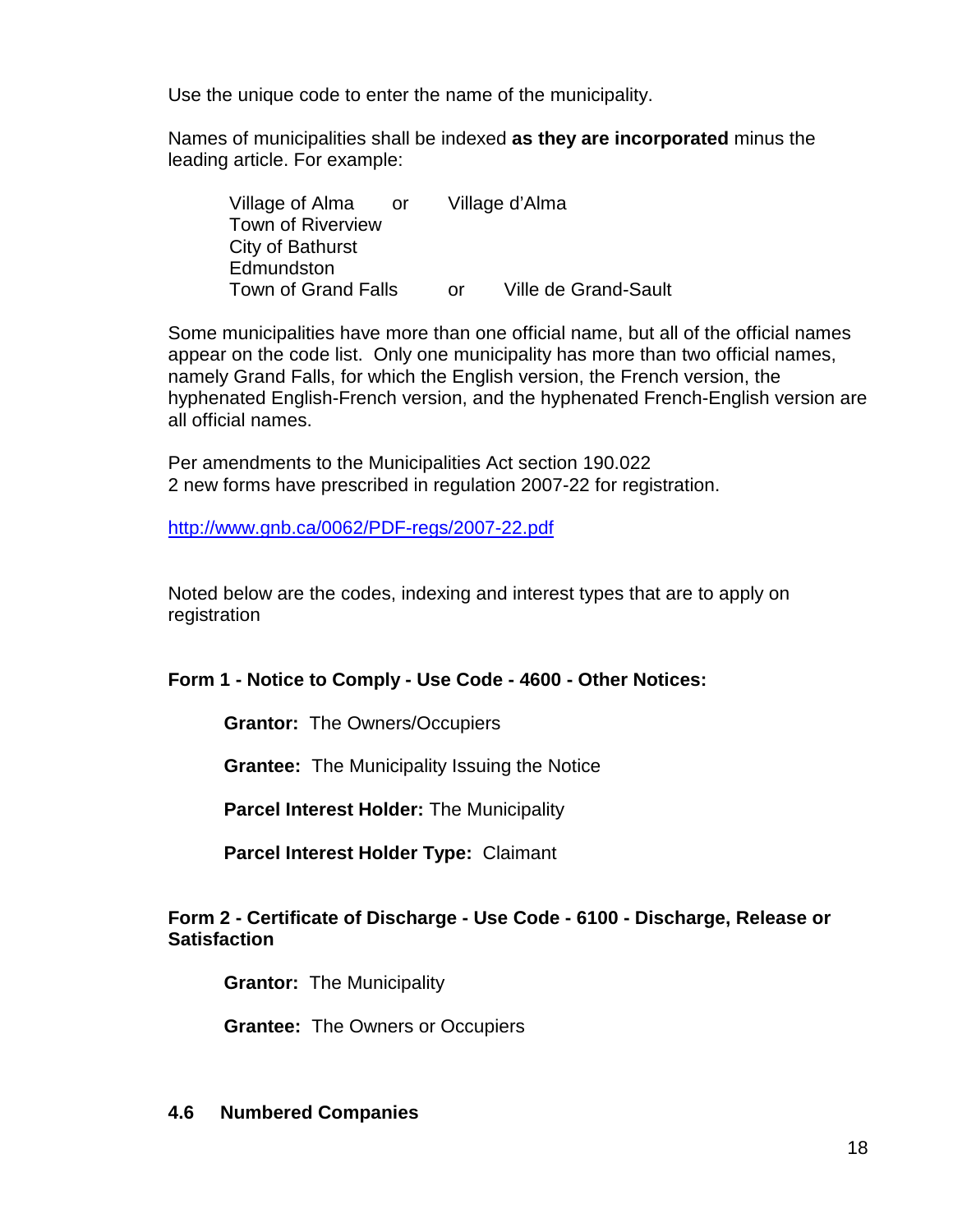Names containing only numbers in the form of digits (for example, 12345 NB Inc.) shall be indexed using the unique sub-type for numbered companies. Names that include a number in the form of digits or spelled out (for example, Six-44 Main Inc. or 203 Edinburgh Drive Ltd.) need **not** be indexed using that sub-type.

#### <span id="page-22-0"></span>**4.7 Director, Veterans' Land Act**

Use the unique code when provided to enter the name.

The Director, The Veterans' Land Act shall be indexed as

Code 27900-Director, Veterans' Land Act and Code 27901-Directeur des terres destinées aux anciens combattants.

## <span id="page-22-1"></span>**4.8 Bilingual Company Names**

Names that are obviously bilingual may be double indexed, for example:

La Maison Funéraire Chaleur Funeral Home shall be indexed as Enterprise name: Maison Funéraire Chaleur Funeral Home and Enterprise name: Chaleur Funeral Home and Deschenes Drilling Ltd./Forages Deschenes Ltée. shall be indexed as Enterprise name: Deschenes Drilling Ltd./Forages Deschenes Ltée. and Enterprise name: Forages Deschenes Ltée./Deschenes Drilling Ltd.

If there is insufficient space in the enterprise field to enter both the english and french enterprise name, the entry should be double indexed.

## <span id="page-22-2"></span>**4.9 "Caisses Populaires" & Credit Unions**

Use the unique code provided to enter the name.

Names of "La Caisses Populaires" and Credit Unions shall be indexed as they are spelled minus the leading article, so that they will sort in strictly alphabetical order, for example:

La Caisse Populaire de Rexton Limitée is indexed as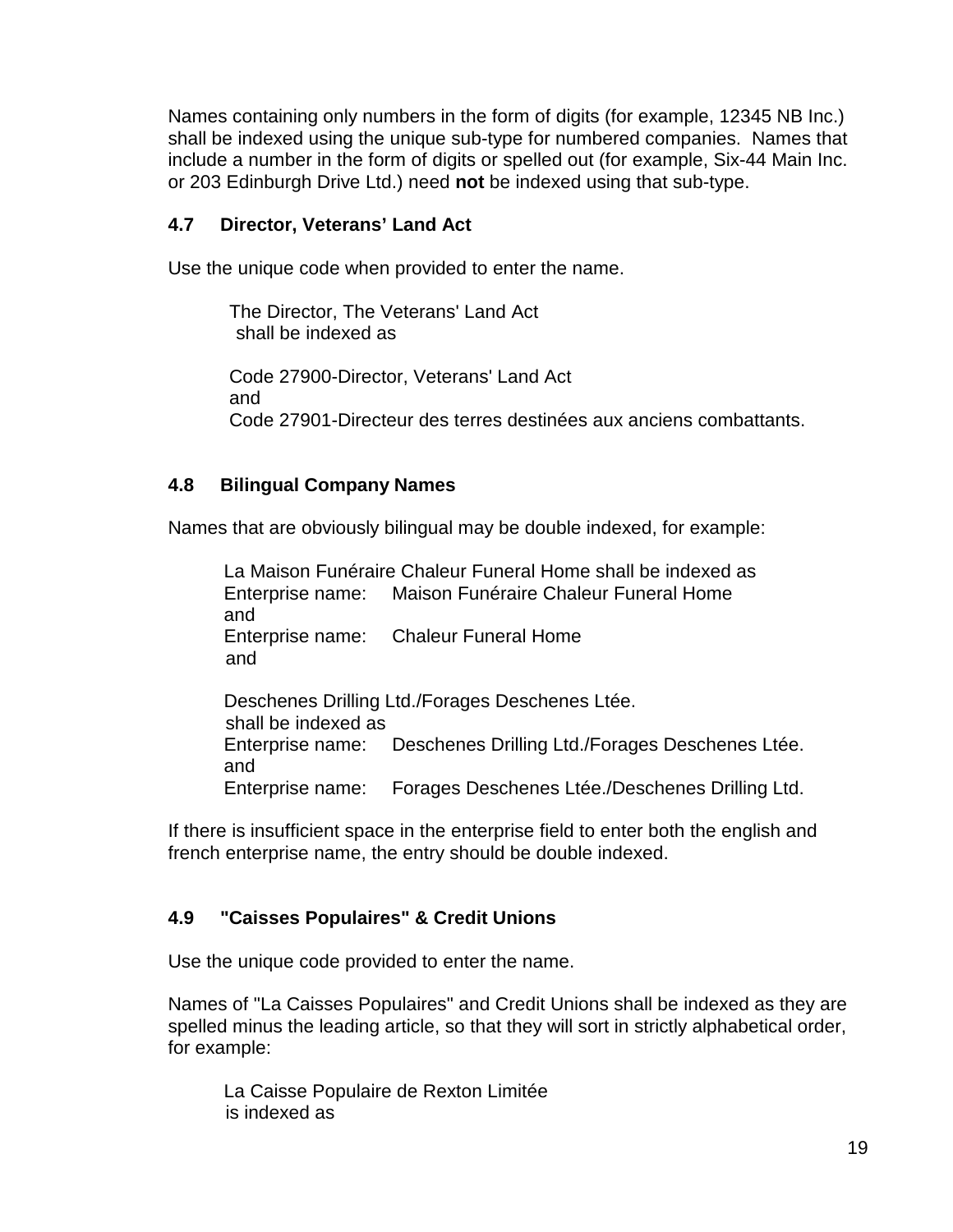Enterprise name: Caisse Populaire de Rexton Limitée

and Rexton Credit Union

is indexed as

Enterprise name: Rexton Credit Union

If the enterprise name on the document is not spelled exactly as the enterprise name provided in the list, the entry should be double indexed: as it appears on the document and using the code list.

# <span id="page-23-0"></span>**4.10 Change of Name/Amalgamation**

 Several companies which have been amalgamated by Letters Patent, Articles of Incorporation or amending corporate documentation, to form one company shall be indexed with the names of the former companies as grantor and the new name as grantee.

| Example: | Pine Cone Lodge        |                                           |
|----------|------------------------|-------------------------------------------|
|          | <b>Pine Cone Motel</b> |                                           |
|          | Pine Cone Inn          |                                           |
|          |                        | Amalgamate to the Name: Pine Cone Limited |

| Grantors: |                                  | Enterprise Name: Pine Cone Lodge   |
|-----------|----------------------------------|------------------------------------|
|           | Enterprise Name: Pine Cone Motel |                                    |
|           | Enterprise Name: Pine Cone Inn   |                                    |
| Grantee:  |                                  | Enterprise Name: Pine Cone Limited |

## <span id="page-23-1"></span>**4.11 Sheriff**

There is a unique enterprise code for Sheriff. This code (45000) is to be used when indexing a Sheriff's Deed as follows:

| Grantors: | Judgment Debtor (landowner)      |
|-----------|----------------------------------|
|           | Sheriff (using the code (45000)) |
| Grantee:  | Purchaser                        |

As with a mortgagee's deed, there is no need to utilize the trust or estate flags.

## <span id="page-23-2"></span>**4.12 Long Names**

If an enterprise name is too long to fit in the space provided, it shall be indexed as it appears on the document, and double indexed with abbreviations in such a way that someone looking at the index would know the essential nature of the enterprise. For example: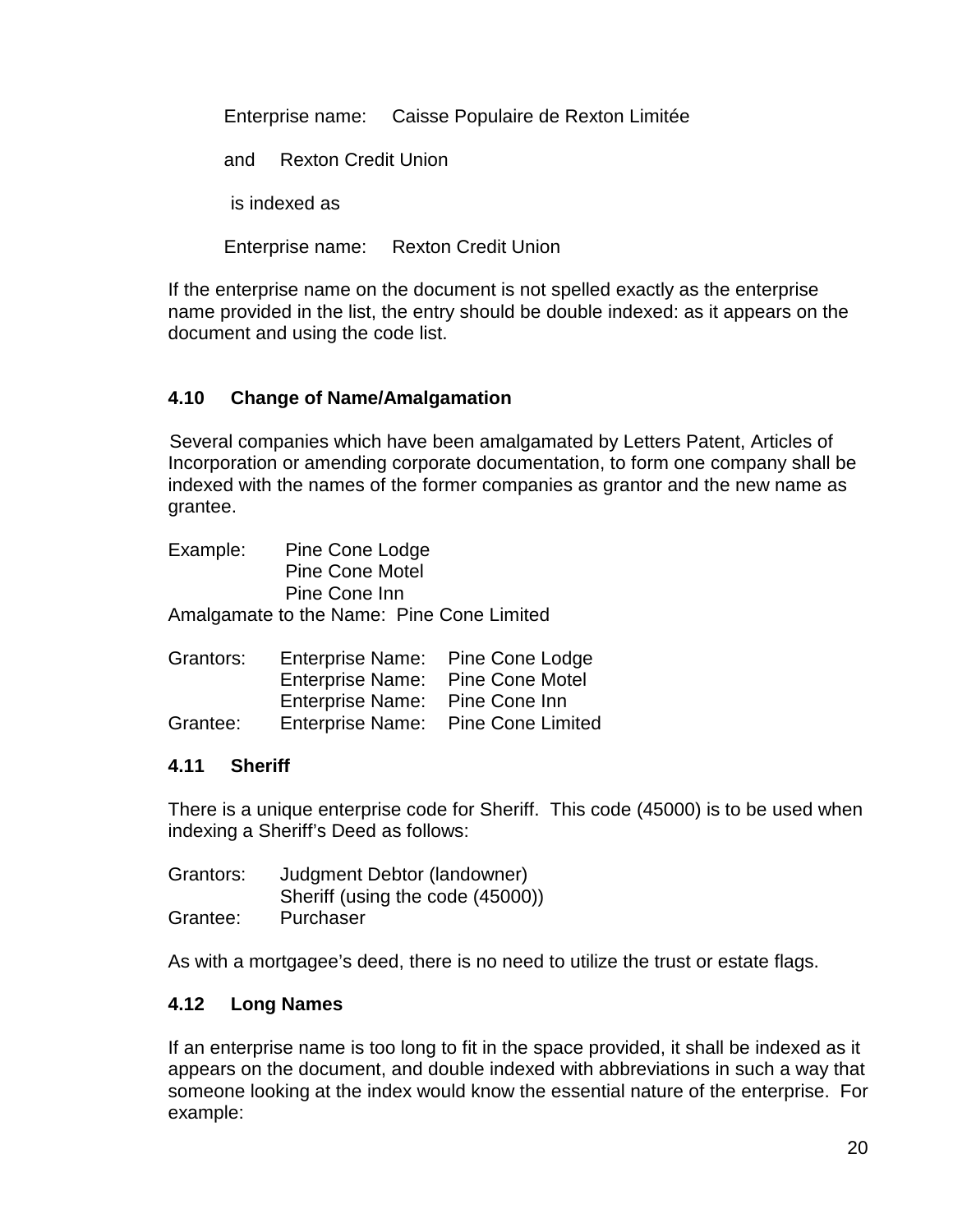United Association of Journeyman and Apprentices of the Plumbing and Pipe Fitting Industry of the United States and Canada, Local Union Number 799

could be shortened to

United Assoc. of Journeyman & Apprentices of Plumbing & Pipe Fitting Indust. of the US & Canada, #799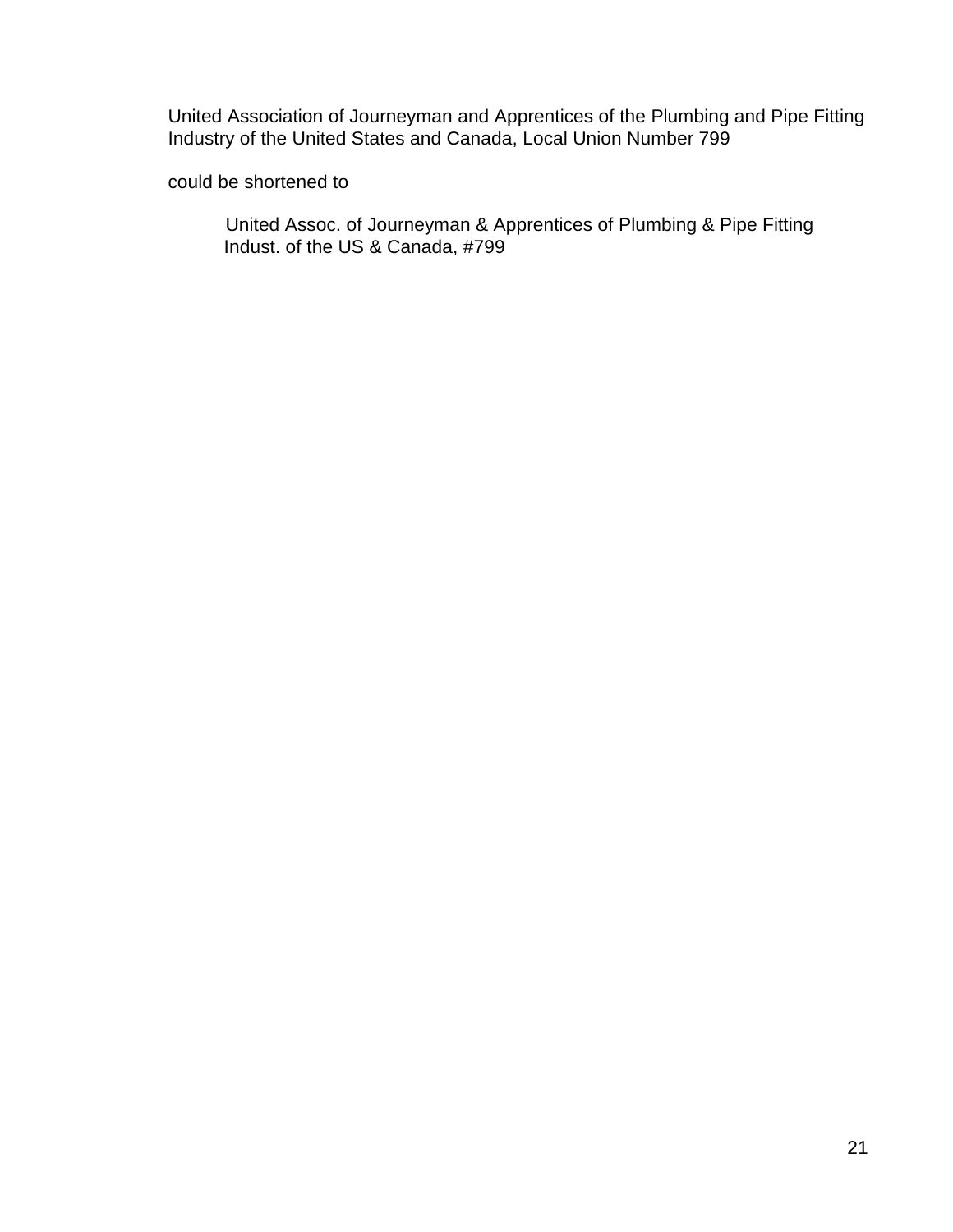## <span id="page-25-0"></span>**5 Land Titles Documents**

## <span id="page-25-1"></span>**5.1 General Provisions**

- Follow the rules in the Registry section 2 with the following exceptions.

- Follow the Naming Conventions Regulation [http://www.gnb.ca/0062/regs/2000-](http://www.gnb.ca/0062/regs/2000-39.htm) [39.htm](http://www.gnb.ca/0062/regs/2000-39.htm)

- Names shall be indexed as they appear in the heading of the document.
- Do Not Double Index Land Titles Documents
- Indexing an individual with more than 1 middle name Document says Jean Marc Joseph LeBlanc Index as LeBlanc, Jean Marc
- Guarantor(s) should not be indexed on a Land Titles document. (July 11, 2002)
- Hard Copy AFR's are to be indexed exactly as they are presented.

Code 8520 (Registrar General of Land Titles) is to be used for when indexing:

Form 8.1 (Notice of Hearing) Code 4600 Form 26 (Order to Withdraw Caveat) Code 5502 Form 29 (Application for Stop Order) Code 4800 Form 30 (Stop Order) Code 4800 Form 31.1 (Withdrawal of Stop Order) Code 4802 Form 32 (Affidavit to Prevent Registration) Code 4810 Form 51 (Recall of Document) Code 4820 Form 50, 52 (Notice of Intention to Rectify Title Register/Notation of Title Register Rectification) Code 4820

| ∣Owner<br>IID | <b>Owner Name</b>                                                                   |
|---------------|-------------------------------------------------------------------------------------|
| 45320         | Registrar General of Land Titles/registrateur général des titres de biens-<br>fonds |

- Do not index "Parcel Location"

## <span id="page-25-2"></span>**5.2 Document Types**

## **3900 Land Titles First Application**

<span id="page-25-3"></span>**Form 1 (Application for First Registration of Title)**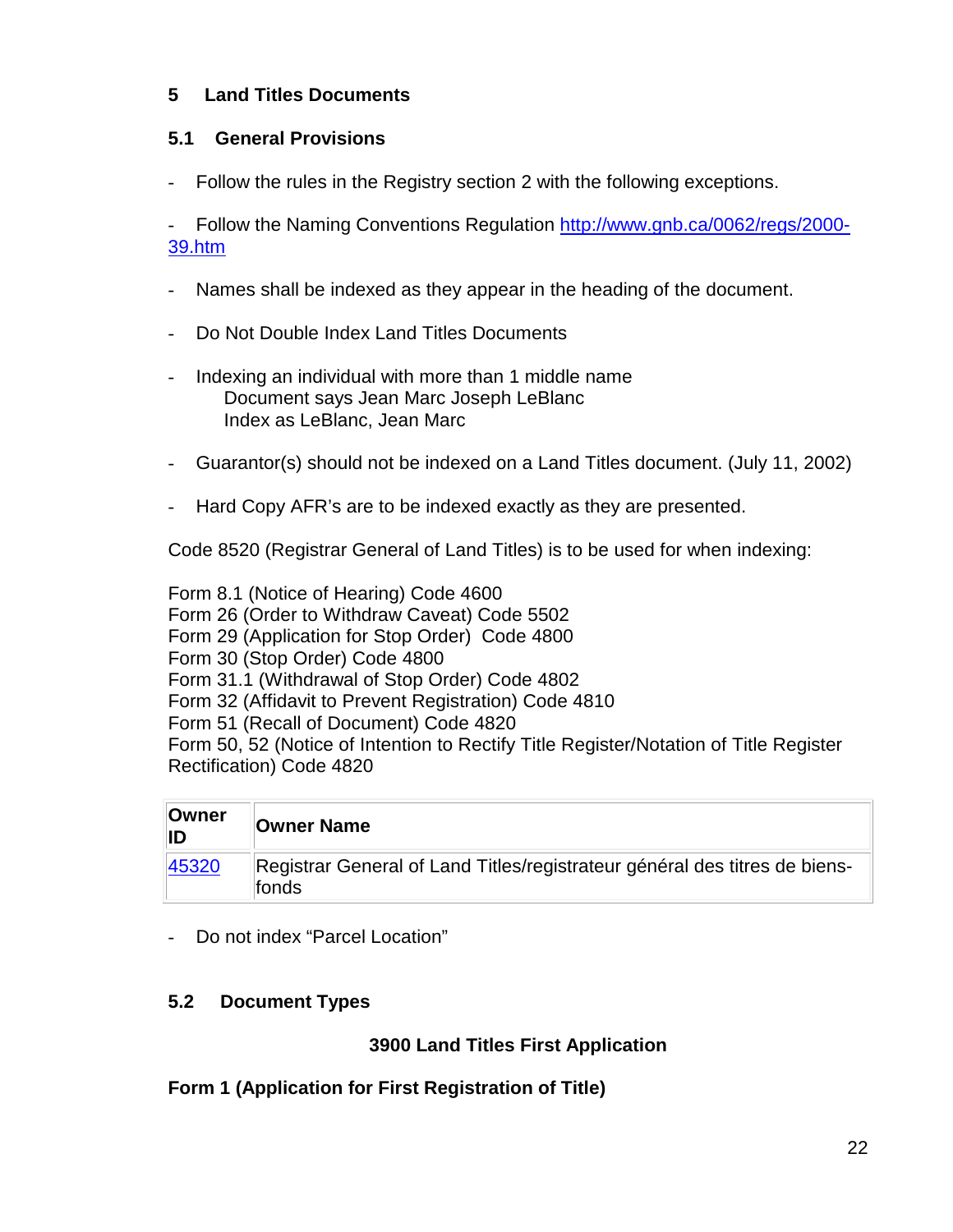#### Grantor: Owner as specified on the document

Grantee: \*Land Titles/L'enregistrement foncier (in the enterprise field using the code)

| <b>Owner ID Owner Name</b>                 |
|--------------------------------------------|
| 44700 Land Titles/L'enregistrement foncier |

## **6600 Change of Terms of Charge**

#### <span id="page-26-0"></span>**Form 11(Amendment)**

- Grantor: Consenting Party (Mortgagor, Lessor)
- Grantee: Have to do a search to find this. You would search for the document to be amended to find the grantee on that document.

## **6600 Change of Terms of Charge**

#### <span id="page-26-1"></span>**Form 12 (Postponement)**

Grantor: Owner of Interest Postponed Grantor: Spouse of name of owner of interest postponed (If it appears on the document)

Grantee: Owner of Interest Postponed To

Example: John Doe is postponing his mortgage reg'd Jan. 4, 2002 in favor of Scotia Mortgage Corp. mortgage reg'd Dec. 18, 2003.

Grantor: Doe, John

Grantee: Scotia Mortgage Corp.

## **1100 Transfer**

## <span id="page-26-2"></span>**Form 13 (Transfer)**

Grantor: Transferor Grantee: Transferee

## <span id="page-26-3"></span>**Form 13.2 (Sheriff's Transfer)**

Grantor: Sheriff Using the Enterprise Code (45000) (Do not use "In Trust" or "Estate" See Note Section 2.8)

- Grantor: Judgment Debtor
- Grantee: Transferee

## <span id="page-26-4"></span>**Form 13.3 (Tax Sale Transfer)**

Grantor: Transferor - Finance Using the Enterprise Code (29100) (Do not use "In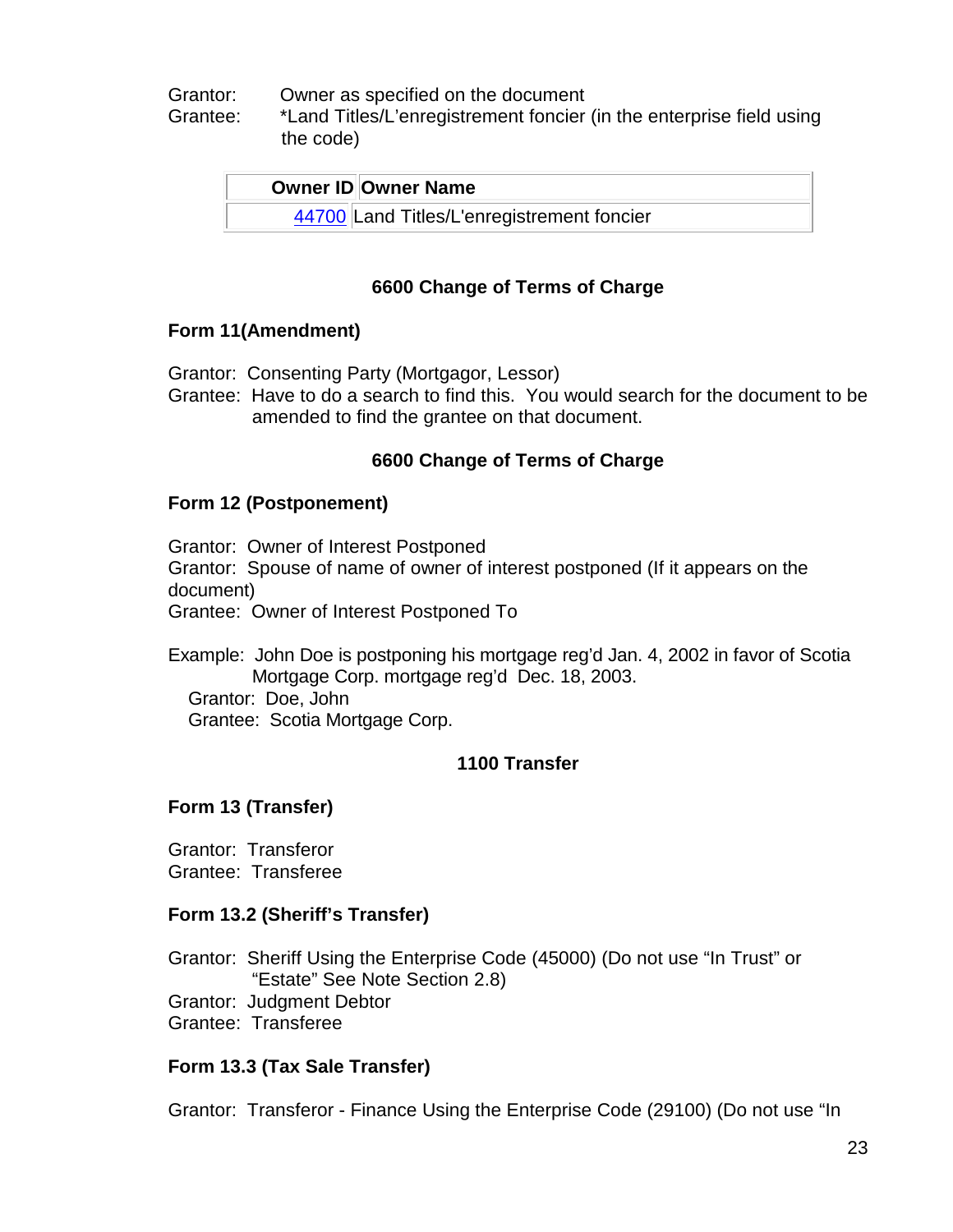Trust" or "Estate" See Note Section 2.8) Grantor: Taxpayer Grantee: Transferee

#### **6500 Release of an Interest**

#### <span id="page-27-0"></span>**Form 18 (Release of Covenantor)**

Grantor: Releasor (Mortgagee) Grantee: Covenantor

#### <span id="page-27-1"></span>**Form 22 (Surrender of Lease)**

Grantor: Lessee Grantee: Lessor Do not index the encumbrance holder

#### **5500 Caveat**

#### <span id="page-27-2"></span>**Form 24 (Caveat)**

Grantor: Owner of the parcel (You will have to do a search to find the owner) Grantee: Caveator

#### **Withdrawal of Other Documents**

#### <span id="page-27-3"></span>**Form 26 (Order to Withdraw Caveat) (5502)**

Grantor: Registrar General of Land Titles/registrateur general des titres de biensfonds using the Enterprise Code (45320) Grantee: Owner of the parcel (You will have to do a search to find the owner)

#### <span id="page-27-4"></span>**Form 28 (Withdrawal of Caveat)** (6520)

Grantor: Caveator Grantee: Registered Owner

#### <span id="page-27-5"></span>**Form 29 (Application for Stop Order)**

Grantor: Applicant Grantee: Registrar General of Land Titles/registrateur general des titres de biensfonds using the Enterprise Code (45320)

#### **Stop Order**

#### <span id="page-27-6"></span>**Form 30 (Stop Order) (4800)**

Grantor: Owner Grantee: Registrar General of Land Titles/registrateur general des titres de biens-fonds using the Enterprise Code (45320)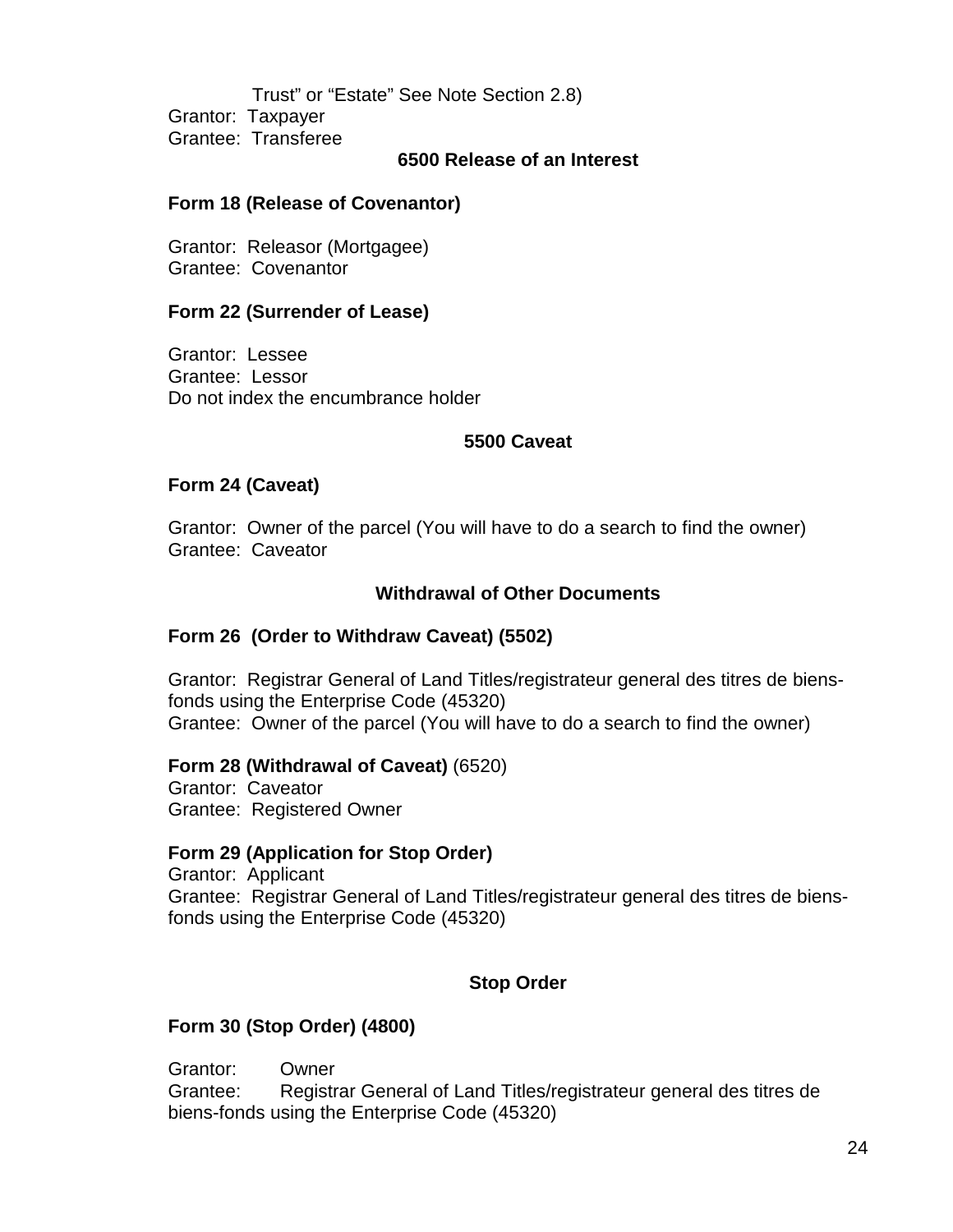## <span id="page-28-0"></span>**Form 31.1 ( Withdrawal of Stop Order)** (4802)

Grantor: Registrar General of Land Titles/registrateur general des titres de biens-fonds using the Enterprise Code (45320) Grantee: Owner

## **Affidavit to Prevent Registration**

## <span id="page-28-1"></span>**Form 32 (Affidavit to Prevent Registration) (4810)**

Grantor: Registrar General of Land Titles/registrateur general des titres de biens-fonds using the Enterprise Code (45320) Grantee: Deponent as specified on the document

#### <span id="page-28-2"></span>**Form 32.1 (Withdrawal of Affidavit to Prevent Registration) (6520)**

Grantor: Deponent as specified on the document Grantee: PID/NID (Specified PID)

## **5600 Certificate of Pending Litigation**

#### <span id="page-28-3"></span>**Form 33 (Certificate of Pending Litigation)**

Grantor: Owner of the parcel (Do a search on the PID to find this) Grantee: Party claiming an interest and shown on the form in "Style of Proceeding"

#### **5400 Judgment**

#### <span id="page-28-4"></span>**Form 34 (Application to Register Memorial of Judgment)**

Enter the names from the Application to Register Memorial of Judgment.

Grantor: Judgment Debtor/Respondent Grantee: Judgment Creditor/Applicant

#### **5410 Revenue Canada Judgment**

#### **Form 34 (Application to Register Memorial of Judgment)**

Grantor: Judgment Debtor Grantee: Code 44902 Canada Revenue Agency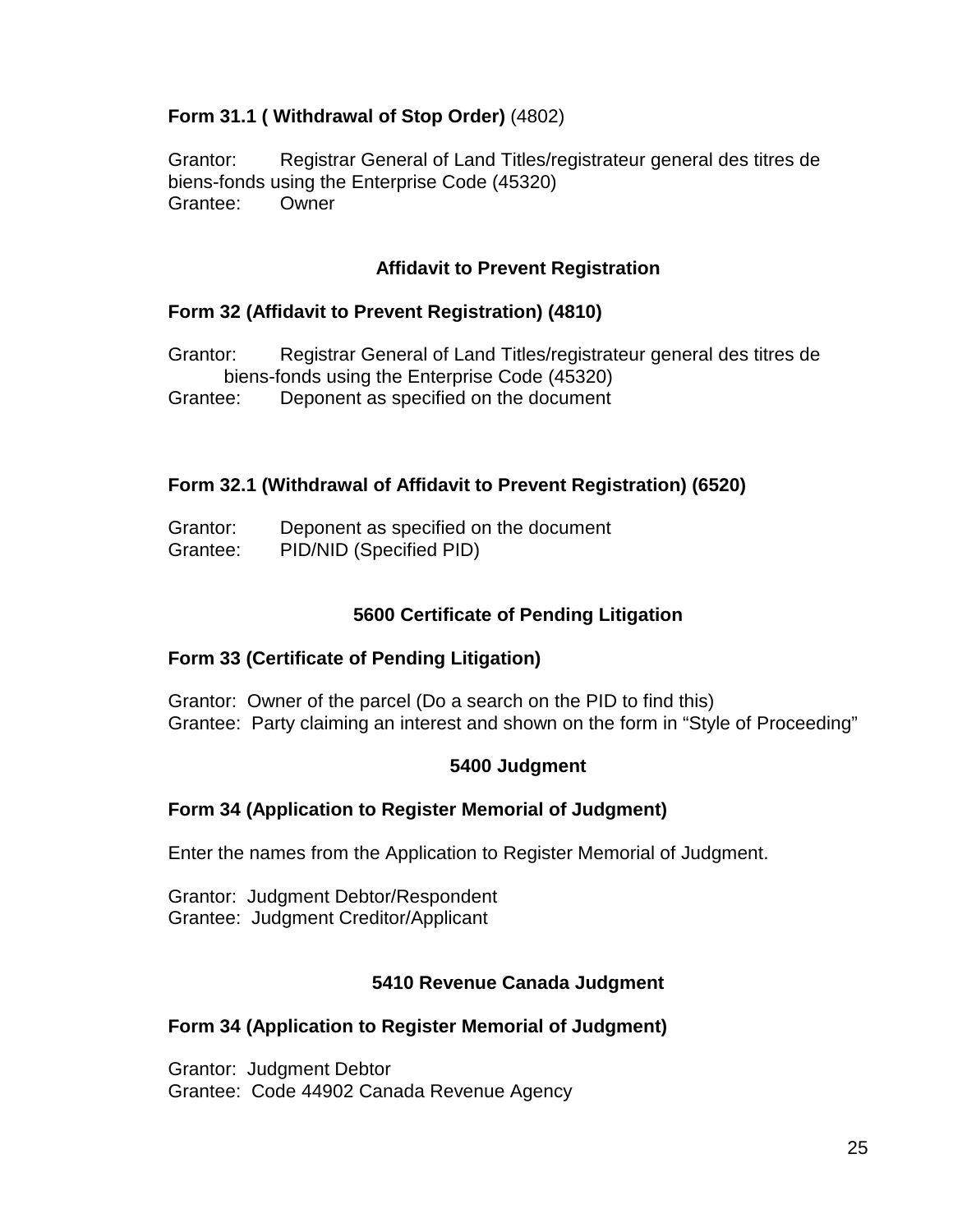#### **6520 Withdrawal of Other Documents**

#### <span id="page-29-0"></span>**Form 36.1 (Withdrawal of Judgment)**

Grantor: Judgment Creditor

Grantee: Owner (do a search on the PID to find the Owners names)

#### **1210 Application for Transmission Original Will Attached 1215 Application for Transmission with Certified Copy of Will Attached 1220 Application for Transmission with Letters Probate Attached**

#### <span id="page-29-1"></span>**Form 41 (Application for Registration of Transmission)**

Grantor: Name of Deceased Registered Owner Grantee: Name of Deceased Registered Owner (with the Estate flag) Name of personal representative (with the In Trust flag) Do not index before it has been pre-approved by the Registrar General-see Maintaining LT Documents manual

#### <span id="page-29-2"></span>**Form 48 (Application of Survivor) & Form 48.1 (Application of Survivors)**

Grantor: Name of deceased Grantee(s): Name of Applicant(s)) Document type code 1205

#### **4820 Land Titles Rectification**

#### <span id="page-29-3"></span>**Form 51 (Recall of Document)**

Grantor: Grantee of document being recalled from registration Grantee: 44700 Land Titles/L'enregistrement foncier

#### **4820 Land Titles Rectification**

#### <span id="page-29-4"></span>**Consent to Rectification of Title Register and Notation of Title Register Rectification (Form 49 & 52)**

Grantor: Consenting Party or Party Grantee: Land Titles/L'enregistrement foncier (in the enterprise field using the Enterprise (Common Owner) Code (44700)).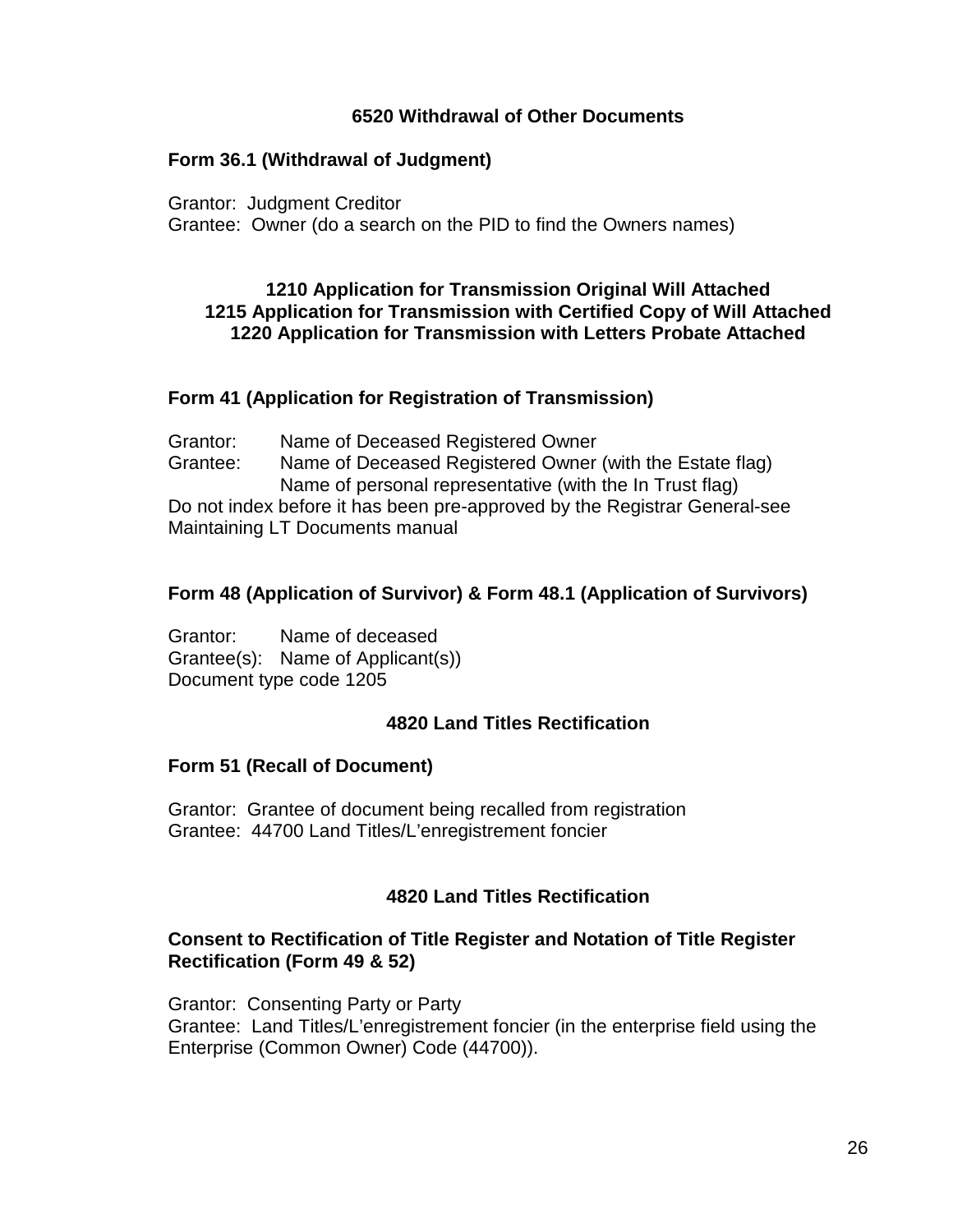## <span id="page-30-1"></span><span id="page-30-0"></span>**Notice of Intention to Rectify Title Register and Notation of Title Register Rectification (Form 50 & 52)**

Grantor: Registrar General of Land Titles/registrateur general des titres de biensfonds using the Enterprise Code (45320) Grantee: Land Titles/L'enregistrement foncier (in the enterprise field using the

Enterprise (Common Owner) Code (44700)).

# **5200 Debenture or Other Voluntary Charge**

## <span id="page-30-2"></span>**Form 57 (Application to Register Debenture) &Form 56 (Debenture)**

Grantor: Corporation Grantee: Lender

#### **6700 Partial Discharge or Release**

#### <span id="page-30-3"></span>**Form 58 (Partial Discharge of Debenture)**

Grantor: Lender Grantee: Corporation

## **4600 Other Notices**

#### <span id="page-30-4"></span>**Form 59 (Notice of Crystallization of Debenture)**

Grantor: Owner (Corporation) Grantee: Owner with qualifier Estate, Lender & Receiver with In Trust qualifier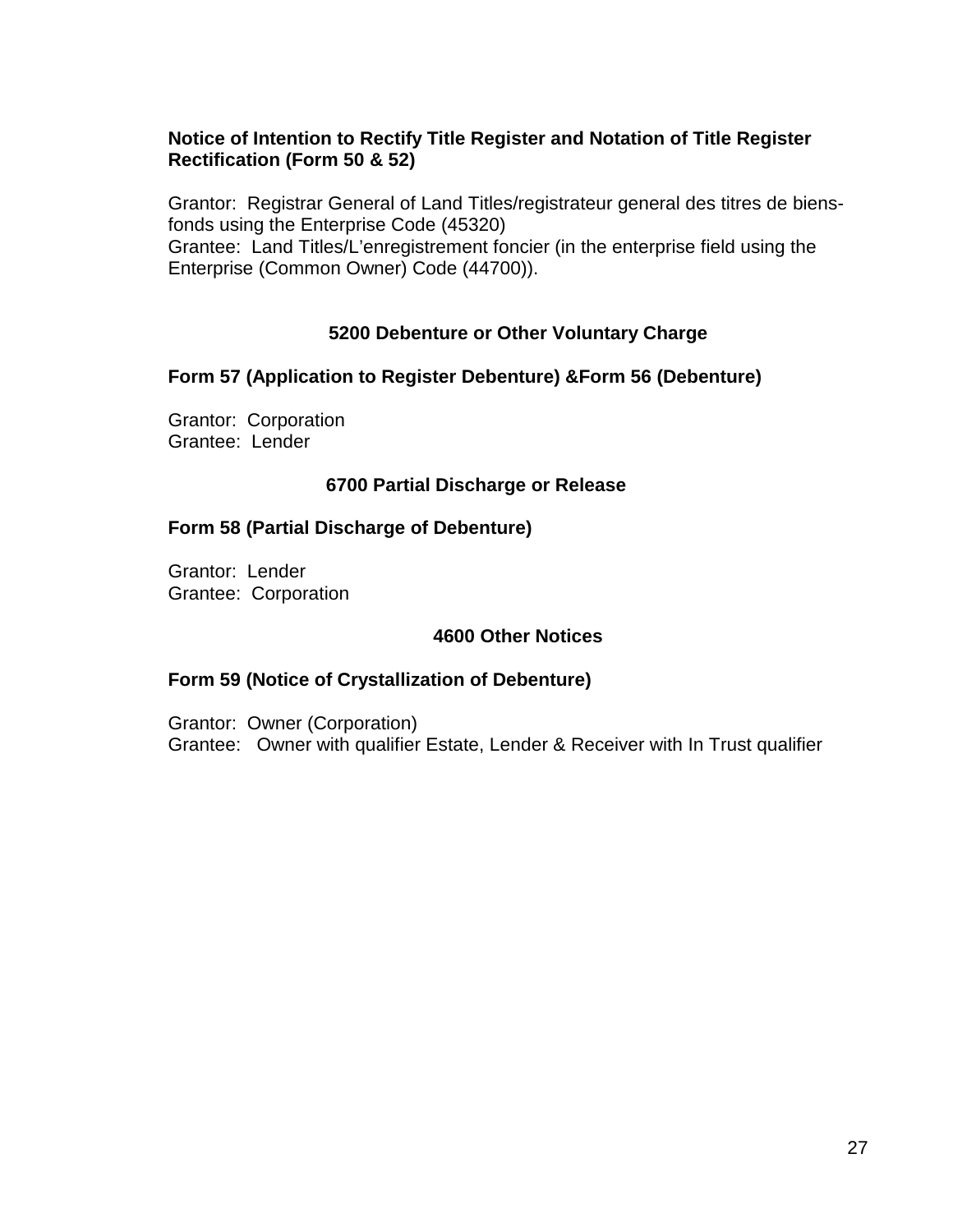# <span id="page-31-0"></span>**6. TECHNOLOGY ISSUES**

## <span id="page-31-1"></span>**6.1 Sort order of index**

The registration index maintains a sort field for each document entry comprised of upper case letters with no spaces, special characters, accented letters or punctuation.

# <span id="page-31-2"></span>**6.2 Registrant user name**

A "Registrant user name" field is provided for each instrument.

# <span id="page-31-3"></span>**6.3 Quotation marks**

**Double quotations marks are not to be used** in any of the data fields including comment fields. If they appear in an enterprise name, they shall be changed to single quotation marks.

# <span id="page-31-4"></span>**6.4 Double clicking**

When clicking on "gray" buttons in the PLANET applications, single clicking is sufficient. Double clicking should be avoided.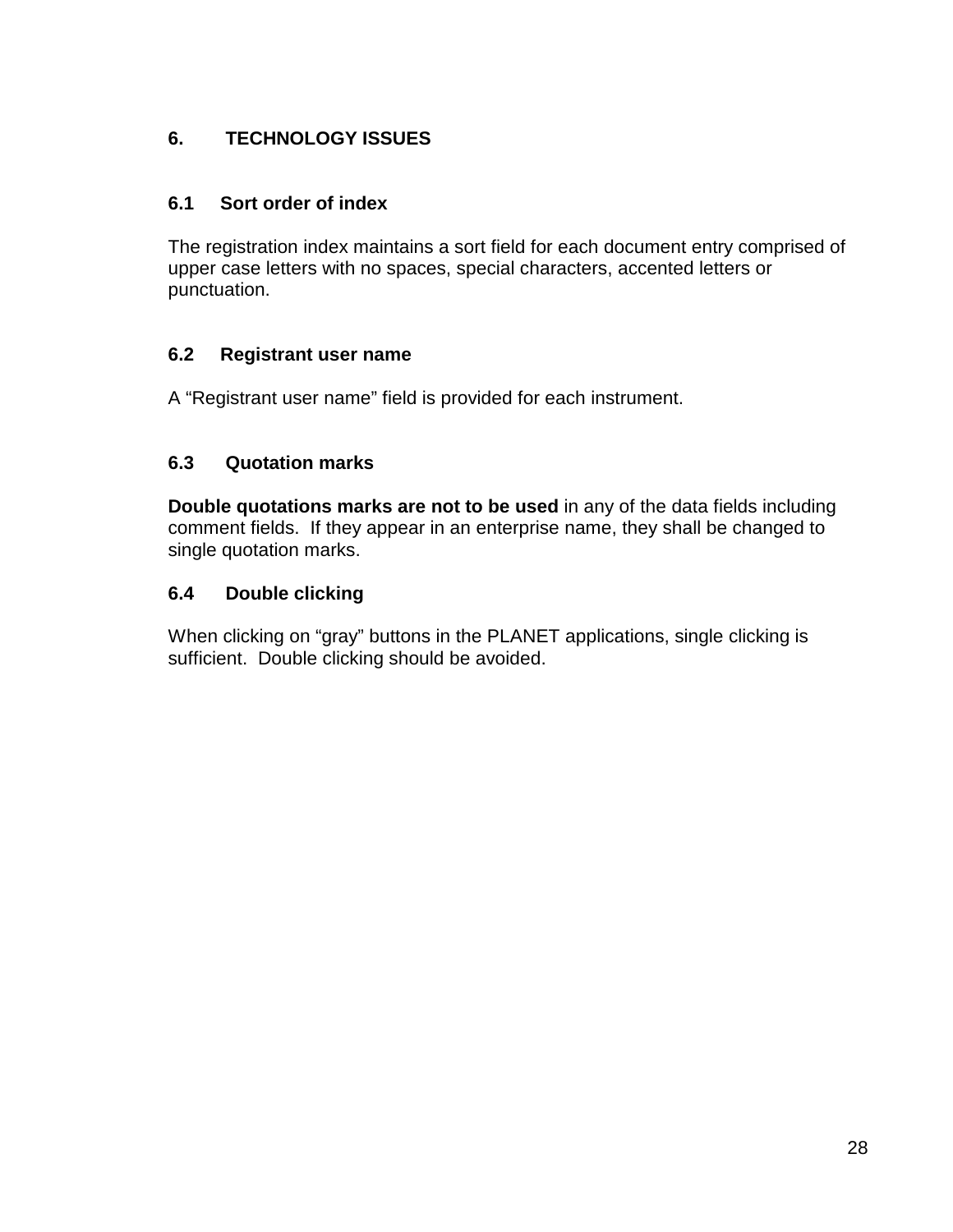## <span id="page-32-0"></span>**7. PLAN INFORMATION**

Plan fields are sensitive to case, accent and punctuation. You **must** always enter the plan information in a consistent manner. Case would be capital letter followed by small letters.

Example: JOHN BROWN SUBDIVISION would be indexed as John Brown Subdivision.

## <span id="page-32-1"></span>**7.1 Plan Name (Amended November 29, 2002)**

#### **Subdivision Plan:**

The plan name is usually written in bold letters in a block on the plan and the plan name should be entered as shown on the plan. 100 characters are allotted to enter the plan name.

For example:

Plan name: Subdivision Plan of Unit 3 JOHN BROWN SUBDIVISON Amending Plan 12345

Should be indexed:

John Brown Subdivision, Unit 3, Amending Plan 12345

**NOTE:** If there is a person's name in the title of the plan it shall be indexed exactly as it appears. Example John Brown would be John Brown

## **Survey Plan**

Plan name: Amended Plan of Survey showing a portion of Darlene M. Bamford Property

Should be indexed: Darlene M. Bamford Property, Amended Plan of Survey

**NOTE:** If there is a person's name in the title of the plan it shall be indexed exactly as it appears. Example Darlene Bamford would be Darlene Bamford

## **By-Law Plan**

Plans attached to By-Laws should be indexed:

*Plan Name: Zoning (or Municipal Plan) By-Law (Name of) Municipality* Example: Zoning By-Law City of Moncton *Plan Type Code: 9000 (Administration)*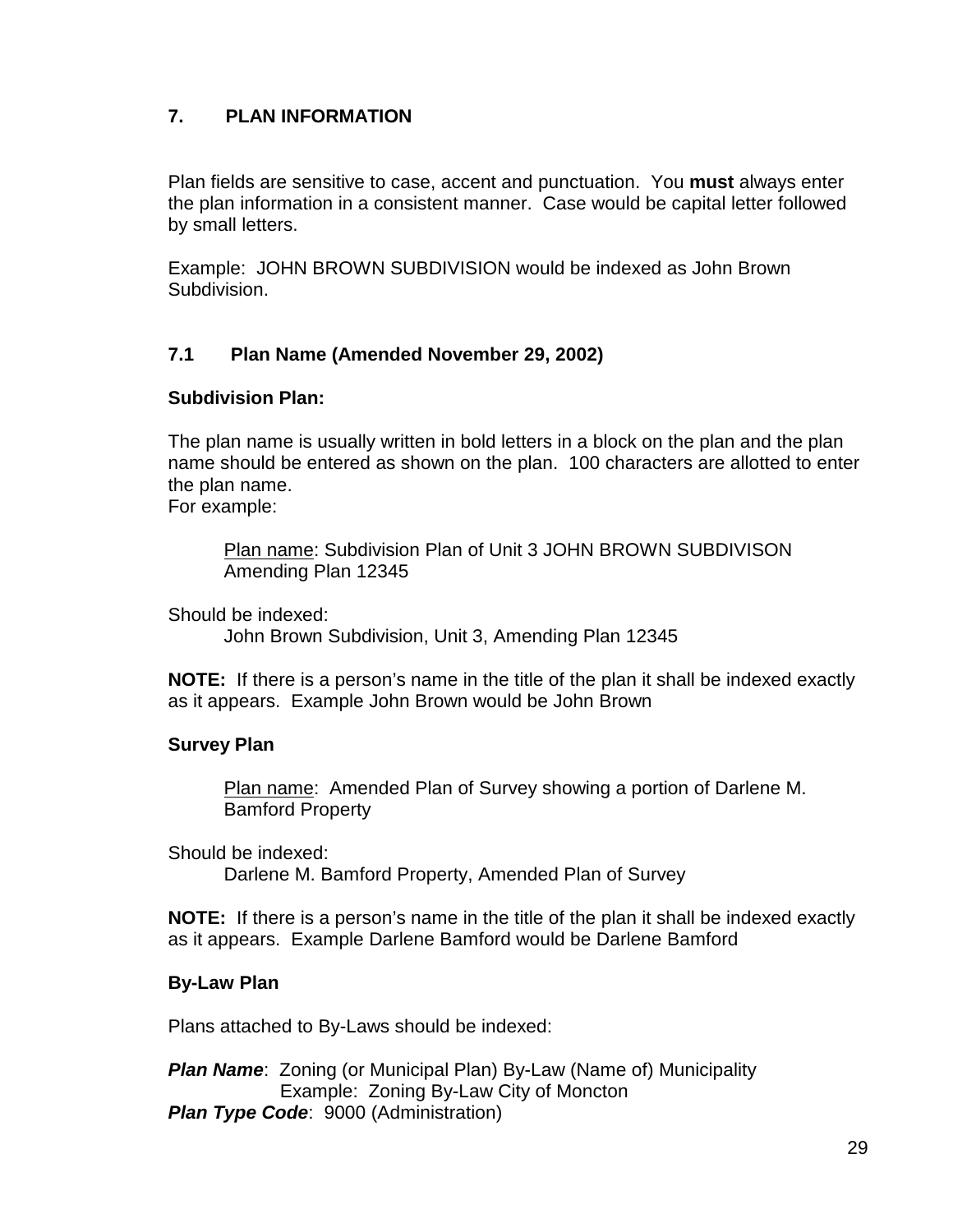*Orientation*-Undefined

*Surveyor Name*-Type "No Surveyor" in the Surveyor Name field if there is no surveyor *Owner-*Municipality *Location-*Location + By Law #

# <span id="page-33-0"></span>**7.1.1 Subdivision Development Agreement**

A Subdivision Development Agreement accompanied by a plan called (for example) Thomas Gardens Subdivision Unit No. 3-Phase 2, Roadways, Water & Sewer Services, would be Coded #9040 a survey plan and indexed as Thomas Gardens Subdivision Unit No. 3-Phase 2, Roadways, Water & Sewer Services.

# <span id="page-33-1"></span>**7.2 Surveyor Name**

Look up the unique Surveyor ID code in the list provided to select the Surveyor's name.

You can use the surveyor ID or the surveyor name but not both.

 When the surveyor's name is not on the list and has to be entered manually, enter the surveyor's last name followed by a comma, one space and then the first and middle names.

For example: Surveyor name: Smith, John E.

# <span id="page-33-2"></span>**7.3 Owner(s)**

Enter the owner name(s) in the owner field(s)as follows:

## **For Individuals:**

Last name followed by a comma, one space and then the first name, one space and then the middle name. For example:

Owner: Worehall, Andy James

## **For Enterprises:**

The name of the enterprise as indicated on the plan (minus the leading article). For example:

Owner: ABC Realty World Limited

## **For Government Departments:**

The name as entered for a document. For example: